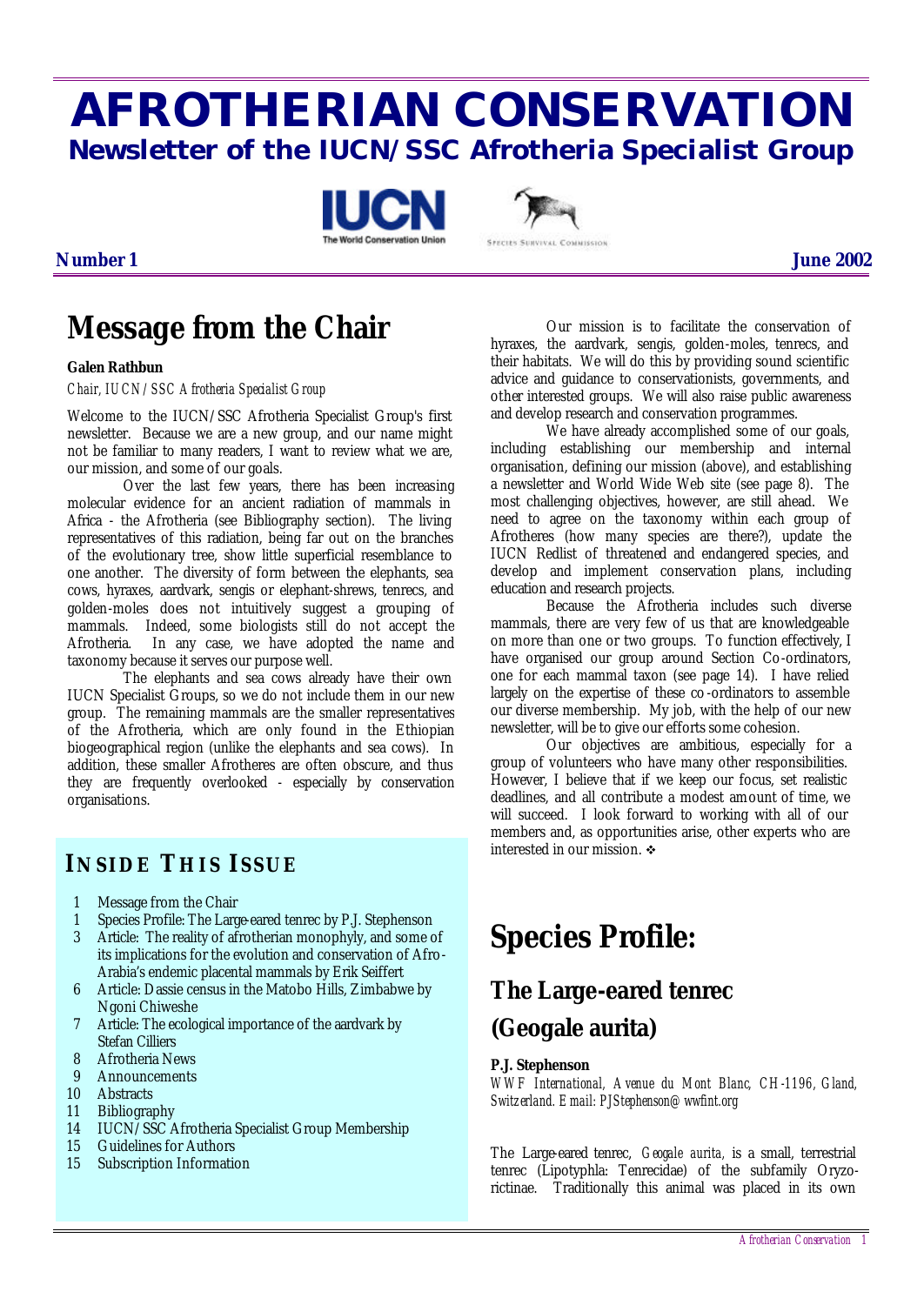subfamily, the Geogalinae, largely because of its peculiar dentition (e.g. Butler 1985). *Geogale* is a monotypic genus that may have been among the first tenrecs to evolve: fossils attributed to this genus have been discovered in the Miocene deposits of Kenya (Butler & Hopwood 1957) but their identification is contentious (Poduschka & Poduschka 1985; Olson in press).

*Geogale*, like all tenrecs, exhibits a number of characteristics probably typical of the earliest eutherian mammals. Such plesiomorphic traits include nocturnal activity patterns, small body size, the retention of a common urogenital opening or cloaca, abdominal testes, poor eyesight and a dependence on auditory and olfactory sensing, and relatively low body temperature and metabolic rate (Eisenberg & Gould 1970). Wild-caught *Geogale* range in body mass from 5.0-8.5g, with a mean of  $6.6$  g, making them one of the smallest tenrecs (Stephenson 1991, 1993). Total length is 90-105 mm (head/body length 60-75 mm; tail length about 30 mm) (see Garbutt 1999). The pelage is soft, short, and dense. Upperparts are pale grey and underparts creamy-white, sometimes with flecks of orange on the flanks. The tail is scaly and covered in fine hairs. The dentition deviates from the typical pattern in that it has only 34 teeth as compared to other tenrecs that generally have 36.

*Geogale* is found in the arid south and south-west of Madagascar from south of the Tsiribihina River (Nicoll & Rathbun 1990). They occur in dry deciduous forest, gallery forest, and spiny bush. At the eastern most limit of their range, they have reportedly been found in south-eastern rain forest areas around Andohahela (Nicoll & Rathbun 1990; Garbutt 1999), though this does not seem to be their optimum habitat. The highest known densities of *Geogale* have been found in the Réserve Spéciale de Beza Mahafaly, where it may be associated with riverine gallery forest dominated by *Tamarindus indica* and other Leguminous trees. There is also a report of this species along the east coast near Fenoarivo based on a single specimen which was named as a distinct subspecies, *G. a. orientalis* (Grandidier & Petit 1930). A recent survey of the littoral forests of this zone did not turn up any evidence of this animal (Rakotondravony *et al*. 1998), and its status is obscure.

In the daytime during the dry season *Geogale* can often be found torpid in rotting wood (Gould & Eisenberg 1966; Stephenson 1991). Animals are usually found on their own, though occasionally male-female pairs are found in close proximity to one another (Stephenson 1991). Their diet consists of invertebrates, with a marked preference for termites (Nicoll & Rathbun 1990; Stephenson *et al.* 1994). The large ears are extended during feeding and appear to be used in searching for prey. In the Beza Mahafaly area considerable number of *Geogale* are consumed by two different species of owl, *Tyto alba* and *Asio madagascariensis* (Goodman *et al.* 1993a, 1993b). Snakes such as *Madagascarophus colubrina* are common in the dead wood where *Geogale* are found (Stephenson 1991) and might feed on these mammals. Other predators occurring within the range of *Geogale* and assumed to pose a threat include carnivores such as *Mungotictis decemlineata*.

*Geogale* is one of the most heterothermic tenrecs, with body temperature paralleling ambient temperature at all times of the year, though body temperature is more elevated during pregnancy and lactation (Stephenson & Racey 1993a). Resting metabolic rate or RMR is 53 % of the value expected for a mammal of this body mass, and lower than expected even when compared to other tenrecs (Stephenson & Racey 1993a,

1993b). This low RMR may be a function of the termitebased diet or the hot, dry climate of its habitat (see Racey & Stephenson 1996). RMR and daily energy expenditure in *Geogale* increase during pregnancy and lactation (Stephenson & Racey 1993a). The species appears to enter daily torpor in all seasons, though probably more frequently in the austral winter. However, individuals held in captivity feed and drink throughout the winter (Stephenson *et al.* 1994).



*Geogale aurita*. Photo: PJ Stephenson

The reproductive biology of *Geogale* is better understood than for any other oryzorictine tenrec (see Stephenson 1993; Stephenson *et al.* 1994). Mating occurs between late September and March. Copulation is associated with a coital lock, the male being held for up to 21 minutes. Gestation varies between 54 and 69 days. This variability may result from the occurrence of torpor: since *G. aurita* is heterothermic it is probable that when females enter torpor during pregnancy the development of the litter is arrested, a phenomenon only previously recorded in heterothermic bats. However, the ability to reproduce at low levels of RMR and body temperature, and to become heterothermic even during pregnancy and lactation, may reduce the total cost of reproduction in an environment of climatic extremes (Stephenson & Racey 1993a).

Litter size ranges from 1-5 neonates which are small (0.5-0.8 g) and highly altricial, being born naked with both their eyes and their auditory meatus closed (Stephenson 1993). Neonates from smaller litters are heavier than those from larger litters and exhibit significantly faster growth rates. Eye opening occurs at between 21 and 33 days, and the young are weaned soon afterwards. This rate of postnatal development is similar to other oryzorictines but slower than shrews of similar body mass (Stephenson 1993). Longevity in the wild is unknown but captive animals have lived for more than two and a half years (Stephenson *et al.* 1994).

*Geogale* is unique among tenrecs in that it exhibits post-partum oestrus with females able to suckle a first litter whilst a second is developing in the uterus (Stephenson 1993). Although this is common in small members of the Soricidae it is unknown in any other Tenrecidae. It may represent an adaptation to an unpredictable environment, optimising reproductive output while seasonally favourable conditions prevail (Stephenson 1993). The energetic cost of post-partum oestrus is less than normal pregnancy and lactation combined so there is also an energy saving associated with this reproductive strategy (Stephenson & Racey 1993a).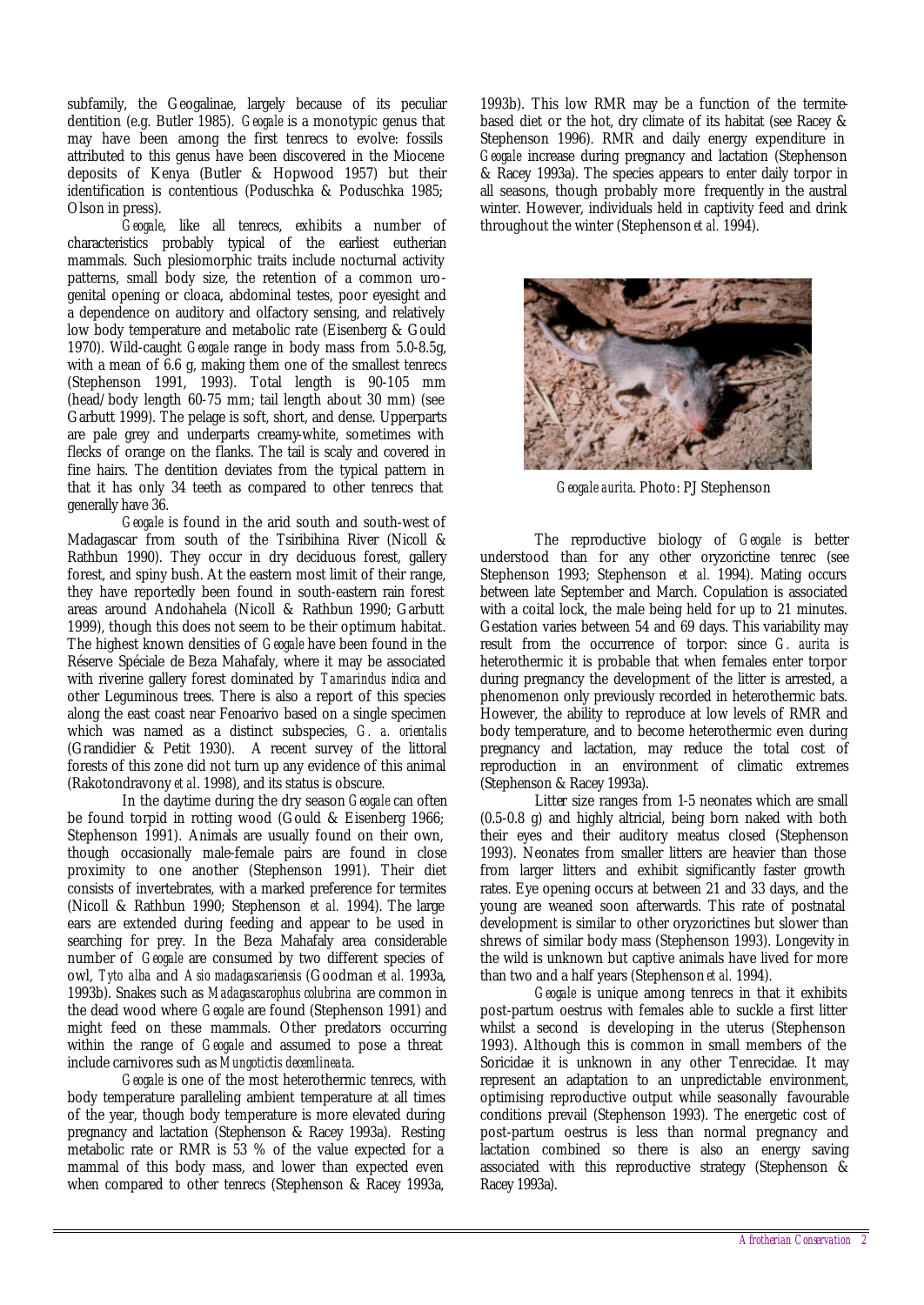*Geogale aurita* does not appear to be threatened, though its apparent dependence on forests means its distribution is liable to be reduced if habitat loss increases. It is recorded from several protected areas including Réserve Spéciale de Beza Mahafaly, Parc National de Zombitse-Vohibasia, and Parc National d'Andohahela (parcel 2), as well as the Kirindy/CFPF Forest (Nicoll & Langrand 1989; Garbutt 1999).

### **References**

- Butler, P. M. 1985. The history of African insectivores. *Acta Zoologica Fennica,* 173:215-217.
- Butler, P. M. and Hopwood, A. T. 1957. Insectivora and Chiroptera from the Miocene rocks of Kenya Colony. *Fossil Mammals of Africa,* 13:1-35.
- Eisenberg, J.F. and Gould, E. 1970. The tenrecs: a study in mammalian behavior and evolution. *Smithsonian Contributions to Zoology,* 27:1-127.
- Garbutt, N. 1999. *Mammals of Madagascar.* Yale University Press, New Haven and London.
- Goodman, S. M., Langrand, O. and Raxworthy, C. J. 1993a. The food habits of the Barn Owl *Tyto alba* at three sites on Madagascar. *Ostrich,* 64:160-171.
- Goodman, S. M., Langrand, O. and Raxworthy, C. J. 1993b. Food habits of the Madagascar Long-eared Owl *Asio madagascariensis* in two habitats in southern Madagascar. *Ostrich,* 64:79-85.
- Gould, E. and Eisenberg, J.F. 1966. Notes on the biology of the Tenrecidae. *Journal of Mammalogy,* 47:660-686.
- Grandidier, G. and Petit, G. 1930. Etude d'un mammifère insectivore malgache. Le *Geogale aurita* Alph. Milne-Edwards et Alfred Grandidier. Faune des Colonies Françaises. Société d'Editions, Paris.
- Nicoll, M.E. and Langrand, O. 1989*. Madagascar: Revue de la Conservation et des Aires Protégées.* WWF, Gland.
- Nicoll, M.E. and Rathbun, G. 1990*. African Insectivora and Elephant-Shrews. An Action Plan for their Conservation.* IUCN, Gland.
- Olson, L. In press. Phylogeny of the Tenrecidae (Mammalia, Lipotyphla) : morphological support for a single invasion of Madagascar. *Zoological Journal of the Linnean Society.*
- Poduschka, W. and Poduschka, C. 1985. Zur frage des gattungsnamens von "*Geogale aletris* Butler und Hopwood, 1957 (Mammalia: Insectivora) aus dem Miozän Ostafrikas. *Zeitschrift für Säugetierkunde,* 50:129-140.
- Racey, P.A. and Stephenson, P.J. 1996. Reproductive and energetic differentiation of the Tenrecidae of Madagascar. Pp. 307-319 in W.R. Lourenço (ed.), *Biogéographie de Madagascar.* Editions de l'ORSTOM, Paris.
- Rakotondravony, D., Goodman, S. M., Duplantier, J.-M. and Soarimalala, V. 1998. Les petits mammifères. Pp. 197-212 in J. Ratsirarson and S. M. Goodman (eds.) Inventaire biologique de la forêt littorale de Tampolo (Fenoarivo Atsinanana),*Recherches pour le Développement, Série Sciences Biologiques*, no. 14, Centre d'Information et de Documentation Scientifique et Technique, Antananarivo.
- Stephenson, P.J. 1991. Reproductive Energetics of the Tenrecidae (Mammalia: Insectivora). PhD thesis, University of Aberdeen, Aberdeen.
- Stephenson, P.J. 1993. Reproductive biology of the large-eared tenrec, *Geogale aurita* (Insectivora: Tenrecidae). *Mammalia,* 57:553-563.
- Stephenson, P.J. and Racey, P.A. 1993a. Reproductive energetics of the Tenrecidae (Mammalia: Insectivora). I. The large-eared tenrec, *Geogale aurita. Physiological Zoology,* 66:643-663.
- Stephenson, P.J. and Racey, P.A. 1993b. Reproductive energetics of the Tenrecidae (Mammalia: Insectivora), II; the shrew-tenrecs, *Microgale spp. Physiological Zoology,* 66:664-685.
- Stephenson, P.J., Racey, P.A. and Rakotondraparany, F. 1994. Maintenance and reproduction of tenrecs (Tenrecidae) at Parc Tsimbazaza, Madagascar*. International Zoo Yearbook*, 33: 94-201.

A version of this paper will be published in: Goodman, S.M. and Benstead, J.P. (eds*.)* In press. *Natural History of Madagascar*. University of Chicago Press, Chicago.  $\diamond$ 

## **Article:**

### **The reality of afrotherian monophyly, and some of its implications for the evolution and conservation of Afro-Arabia's endemic placental mammals**

#### **Erik R. Seiffert**

*Department of Biological Anthropology & Anatomy, Duke University, 1013 Broad Street, Durham, North Carolina, 27705, USA. Email: erik.seiffert@duke.edu*

For well over a century, morphologists and palaeontologists have been scrutinising the anatomy of living and extinct placental mammals, searching for information that might provide phylogenetic structure to the apparent explosion of placental evolution that occurred just after the extinction of the dinosaurs at the Cretaceous-Tertiary boundary. These studies helped to reveal the primary morphological evidence attesting to the monophyly of most placental orders, but weaker hypotheses of interordinal relationships have been matters of perennial debate. For both morphological and biogeographic reasons, the supraordinal affinities of endemic African placentals have long been among the more baffling problems facing placental systematists. For example, over the course of the last half-century many morphologists came to believe that sengis, golden moles, and tenrecs were closely related to different placental groups of Laurasian origin [i.e., sengis were generally aligned with lagomorphs and rodents, while tenrecs and golden moles were considered to be close relatives of shrews, true moles, hedgehogs, and *Solenodon* (e.g., Butler 1988; MacPhee & Novacek 1993; Novacek 1986; Novacek 1992; Szalay 1977)], and yet their entire evolutionary histories were incongruously restricted to the Afro-Malagasy domain. In a similar vein, some researchers considered hyracoids to be close relatives of Laurasian perissodactyls (e.g., Fischer 1989; Fischer & Tassy 1993; Prothero 1993), but the fossil record of Hyracoidea was entirely restricted to Afro-Arabia throughout the early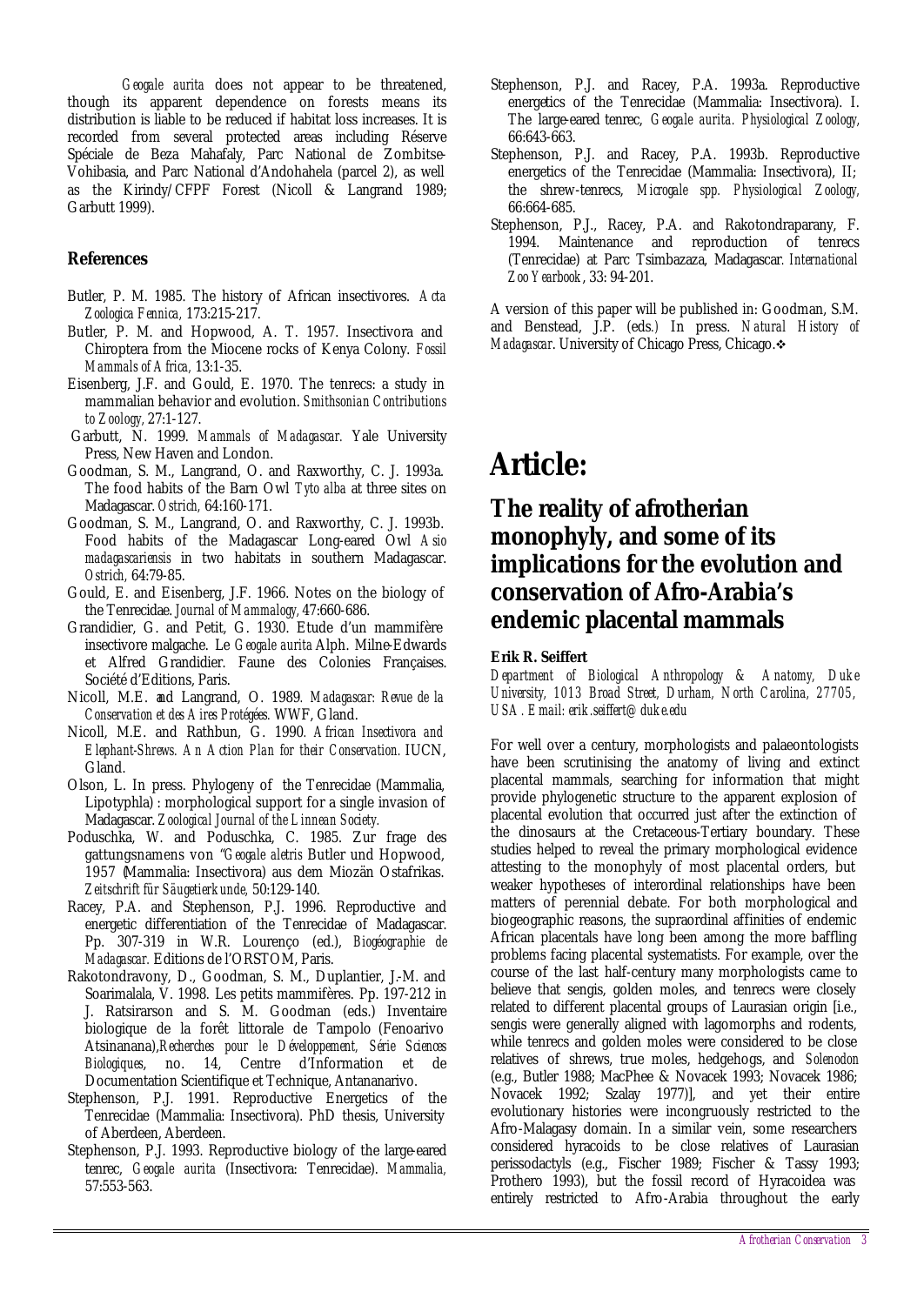Cenozoic (Rasmussen 1989), while that of Perissodactyla was entirely restricted to northern continents. Given prevailing phylogenetic assumptions, these were certainly peculiar biogeographic patterns, but in the absence of any compelling morphological information that would group the endemic African taxa together as a clade to the exclusion of their alleged Laurasian relatives, most palaeontologists considered the past and present location of the African endemics to be most parsimoniously explicable by multiple early Cenozoic faunal exchanges across the expansive Tethys Sea that then separated the Afro-Arabian plate from northern continents.

Phylogenetic studies conducted over the last decade have left it clear that the solution to these biogeographic puzzles probably lay not so clearly in available details of bony anatomy or tooth structure, but rather in patterns of variation in nucleotide sequences. An abundance of DNA evidence, from nuclear and mitochondrial genes to protein sequence signatures, have all converged on a surprising, but seemingly irrefutable, answer – paenungulates (that is, elephants, hyraxes, and sea cows), sengis, aardvark, golden moles, and tenrecs are all more closely related to each other than to any other extant placental mammal (Madsen *et al.* 2001; Murphy *et al*. 2001a; Murphy *et al.* 2001b; e.g., Springer *et al.* 1997; Stanhope *et al.* 1998a; Stanhope *et al.* 1998b; van Dijk *et al.* 2001). Statistical measures of support for the monophyly of this clade are remarkably robust, and often stronger than those supporting other well-accepted placental *orders*; these data argue for a long period of common ancestry to the exclusion of other placentals. As palaeontological information indicates that terrestrial members of this clade were entirely restricted to Afro-Arabia until the latest Paleogene (indeed, some afrotherians apparently never left Africa), it seems that afrotherians' relatedness may be most parsimoniously explained by a 100 million-year-old (Murphy *et al.* 2001b) single origin on the Afro-Arabian continent, perhaps related to the broadly contemporaneous tectonic events on the Gondwanan landmass that isolated Afro-Arabia as an "island continent" until late in the Cenozoic. It is, of course, this ancient African origin that inspired Stanhope *et al.* (1998b) to erect the superordinal name "Afrotheria"; other supraordinal placental clades that are now well-supported by molecular data are "Laurasiatheria" (an endemic Laurasian group containing perissodactyls, artiodactyls, carnivorans, pangolins, and bats, as well as true moles, shrews, hedgehogs, and solenodons) and "Euarchontoglires" (also of Laurasian origin, and containing the "euarchontan" primates, flying lemurs, and tree shrews as well as rabbits and rodents, which are grouped together in "Glires"). Most recent studies place Xenarthra (the group containing sloths, anteaters, and armadillos) as the sister group of Laurasiatheria and Euarchontoglires (the latter two of which have been grouped together as "Boreoeutheria").

From an evolutionary perspective, these relationships are remarkable for having demonstrated that previous hypotheses of placental supraordinal relationships were based in large part either on retained primitive features, or on detailed instances of morphological convergence. In this regard the afrotherian radiation provides elegant examples of convergent adaptations that evolved in isolation under selection pressures similar to those that influenced the placental radiation on northern continents. Among other forms, the African and Laurasian clades independently produced habitually aquatic forms (laurasiatherian cetaceans

vs. afrotherian sirenians), dedicated large-bodied herbivores (perissodactyls vs. extinct hyracoids), semi-aquatic pachyderms (tapirs vs. the extinct proboscidean *Moeritherium*), small-bodied fossorial insectivores (true moles vs. golden moles), zalambdodont insectivores (*Solenodon* vs. golden moles and tenrecs), and large-bodied myrmecophagous forms (pangolins vs. aardvark). It is also interesting that, in some cases, these adaptations were occurring almost simultaneously on the different landmasses – for instance, fossil evidence documents that sirenians and cetaceans were both making their transition from semi-terrestrial to habitual aquatic behaviour during the early Eocene (e.g., Domning 2001; Gingerich *et al.* 2001). Given available evidence it appears that the afrotherian radiation never produced dedicated gliders, flying forms, or large-bodied carnivorous taxa, but it is anybody's guess what surprises the poorly known afrotherian fossil record holds in store.

Despite the overwhelming support for afrotherian monophyly, relationships within the group are less well resolved. Paenungulata is well-supported by a considerable amount of morphological and molecular evidence, and its monophyly is not controversial; a clade containing tenrecs and golden moles [termed "Afrosoricida" by Stanhope *et al*. (1998b)] also seems to be well-supported by both molecular and morphological evidence. The position of Tubulidentata and Macroscelidea remain unresolved, however, and will prove to be pivotal for understanding the origin of living and extinct afrotherian orders as well as Afrotheria as a whole. From a morphological perspective, Tubulidentata is nothing if not enigmatic; *Orycteropus*' simple cranial morphology, highly modified dentition, and poor fossil record have helped to obscure its higher-level relationships for centuries (e.g., Patterson 1975). The aardvark's combination of seemingly plesiomorphic and highly autapomorphic morphological traits limits the confidence we can have in its phylogenetic placement based on morphology, but it is clear that living and extinct sengis exhibit cranial, dental, and postcranial features that would appear to align them with paenungulates to the exclusion of the seemingly more generalised tenrecs and golden moles. Many of these features, particularly those of the dentition, are "ungulate"-like, and appear to be related to an increased emphasis on herbivory [an inference that may



North African sengi, *Elephantulus rozeti*. Illustration by Stephanie Mansourian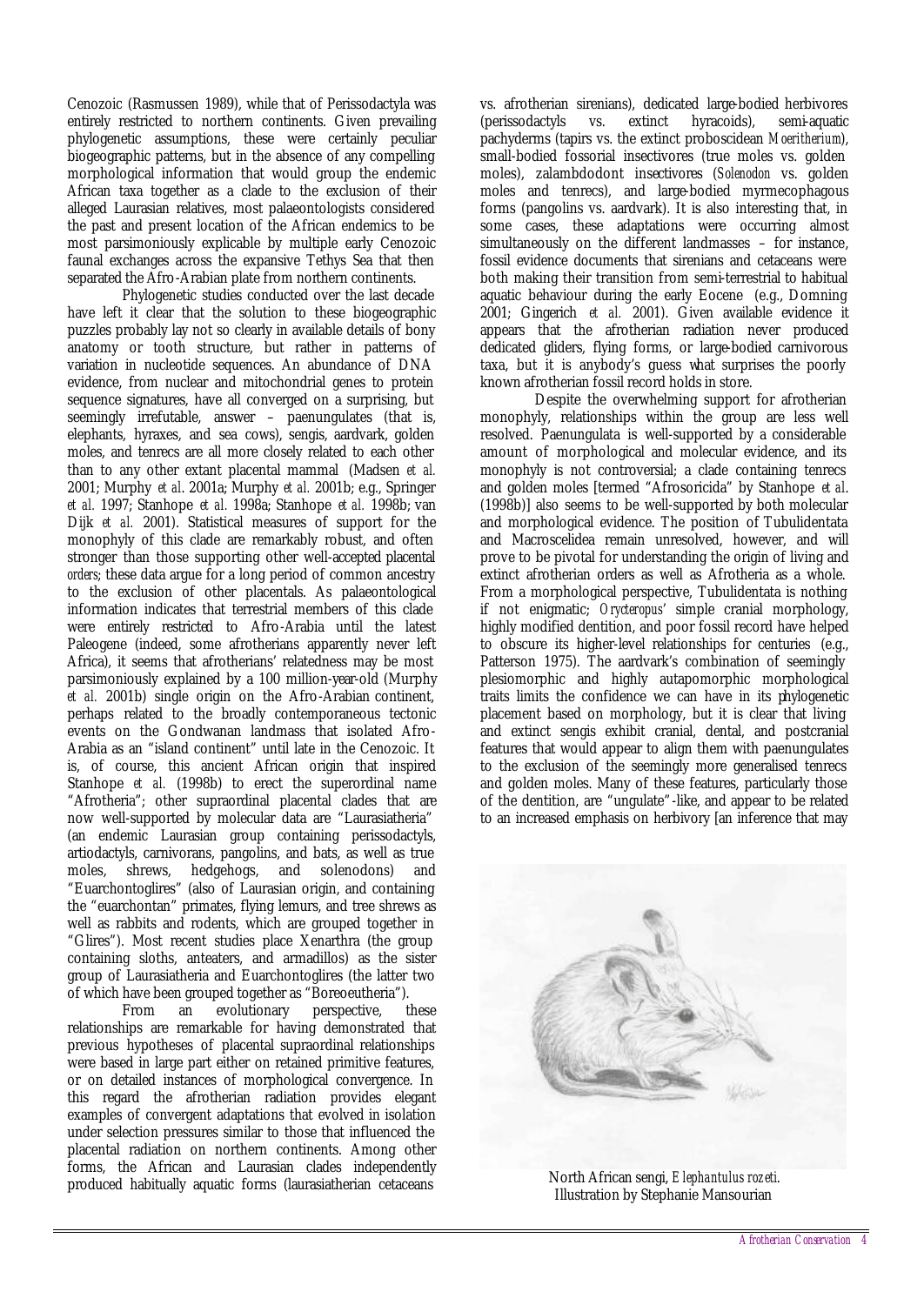be supported by the retention of a caecum facilitating hind gut fermentation in extant macroscelideans (Woodall 1987)]. The results of Murphy et al.'s (2001b) most recent molecular phylogenetic analysis suggest that Macroscelidea is not the sister taxon of Paenungulata, however, but rather is the closest ordinal relative of tenrecs and golden moles; this clade was, in turn, found to be more closely related to Tubulidentata than to Paenungulata (incidentally, Waddell *et al.* (2001) recently named this larger aardvark-sengi-tenrecgolden mole clade "Afroinsectiphillia", and the more restricted sengi-tenrec-golden mole clade "Afroinsectivora"). If these relationships are correct, then two alternative adaptive scenarios emerge -- either 1) the morphological features that macroscelideans and paenugulates share were acquired convergently, and both groups are independently descended from "insectivore"-like ancestors; or 2) the "ungulate"-like features that paenungulates share with sengis are plesiomorphic within Afrotheria, and tenrecs and golden moles have secondarily evolved "insectivore"-like morphological adaptations from a more "ungulate"-like ancestor. The latter possibility presents an evolutionary scenario that few would have imagined in years past, for it requires a number of seemingly improbable evolutionary reversals to the primitive placental morphotype; on the other hand, this scenario is compelling in that it would imply that afrotherian monophyly may actually be supported by morphological features that have simply been "erased" during the evolutionary history of tenrecs and golden moles. It is, however, perhaps too early to rule out the possibility that the morphological evidence for afrotherian interrelationships is providing the correct phylogenetic signal, whereas the signal from the available molecular data is misleading; indeed, the maximum likelihood bootstrap support for Murphy *et al*.'s (2001b) placement of Tubulidentata and Macroscelidea is weak enough as to leave some room for doubt. Evolutionary problems such as these are particularly difficult to evaluate given the notoriously poor early fossil record of afrotherian evolution on the Afro-Arabian landmass; their resolution will ultimately depend in large part on continued palaeontological exploration that would provide a window into the early (e.g. late Cretaceous) evolutionary history of this clade.

Why is any of this important for conservation? The recognition of afrotherian monophyly finally provides a strong foundation for a more accurate understanding of the evolutionary and temporal context of afrotherians' adaptations, past and present distributions, and constraints and vulnerabilities vis-à-vis sympatric species with very different evolutionary histories. And although our understanding of Afrotheria is still very much in its infancy, the recognition of afrotherian monophyly has already elucidated a number of unique phylogenetic patterns in morphology and physiology that had previously gone unrecognised. For instance, afrotherians evidently evolved from a common ancestor with a very primitive (or perhaps secondarily primitive) reproductive system -- unlike many members of Boreoeutheria, most male afrotherians are more similar to monotremes than to marsupials and most other placentals in being primitively primary testicond [that is, the testes are not descended and lie either caudal to the kidneys or near the dorsal abdominal wall (Werdelin & Nilsonne 1999)]. Similarly, some afrotherians are unlike many boreoeutherians in exhibiting low core body temperatures [indeed, some of the lowest yet recorded among marsupials or placentals (Lovegrove *et al..* 2001)], daily heterothermy, and in some cases poor thermoregulatory capabilities. Physiological daracteristics such as these can constrain both activity cycles and geographic expansion and/or migration in the face of changing ecological conditions, and it is possible that these sorts of constraints in turn limit the ecological flexibility of afrotherians -- particularly those small-bodied forms that fall under the conservation mission of this specialist group.

Given these considerations, it is perhaps not surprising that an examination of the Cenozoic Afro-Arabian fossil record reveals that, in some respects, the evolutionary history of afrotherians forms an interesting parallel with other historically Gondwanan groups such as Marsupialia and the now extinct endemic non-xenarthran placentals of South America. All three of these groups enjoyed considerable evolutionary success in their "splendid isolation" from other, more distantly related, competitors, but the establishment of terrestrial exchange routes (i.e., between Afro-Arabia and Eurasia in the later Oligocene and early Miocene, and between North and South America in the Pliocene) led to an influx of laurasiatherian competitors that ultimately decimated endemic taxonomic diversity. Whether this was due to laurasiatherians having more "advanced" physiological or cognitive capacities will always be a matter of debate, but it is clear that the introduction of these competitors led many afrotherians to become extremely specialised, and in that regard even more prone to extinction given habitat loss. And while the analogy of afrotherians being the "marsupials" of the placental radiation should not be taken too far, it is obvious that these taxa have suffered considerable taxonomic losses over the course of the last 25 or so million years. Thirty-six million years ago one could have observed ten or more different hyracoid species, spanning the gamut from tapir- to guinea pig-sized forms, coexisting in a single area in north Africa alongside at least four or five different proboscidean species, and three or four different species of Macroscelidea. Now the order Hyracoidea has been reduced to a single small-bodied clade of recent origin, and other afrotherians haven't fared much better – it is important to remember that if it were not for a single fortuitous dispersal to Madagascar, where tenrecids managed to radiate in their "secondary isolation", we would presumably have at least 27 *fewer* afrotherian species (more than a third of the afrotherian species covered by this specialist group), and our understanding of tenrecid diversity would be based entirely on the highly specialized potamogalines. And so, while it is disturbing that, of the few remaining extant afrotherian species, 38 were placed on the IUCN's 2000 Red List, at least these taxa have, as yet, managed to avoid the unfortunate fate dealt the endemic South American placentals -- somehow they are managing to hang on. In this regard it is fortuitous that we may have happened upon this new phylogenetic understanding of Afrotheria just in time to develop more appropriate conservation plans that will help to ensure their continued survival.

#### **References**

Butler, P.M. 1988. Phylogeny of the insectivores. Pp. 117- 141 in M.J. Benton (ed.): The Phylogeny and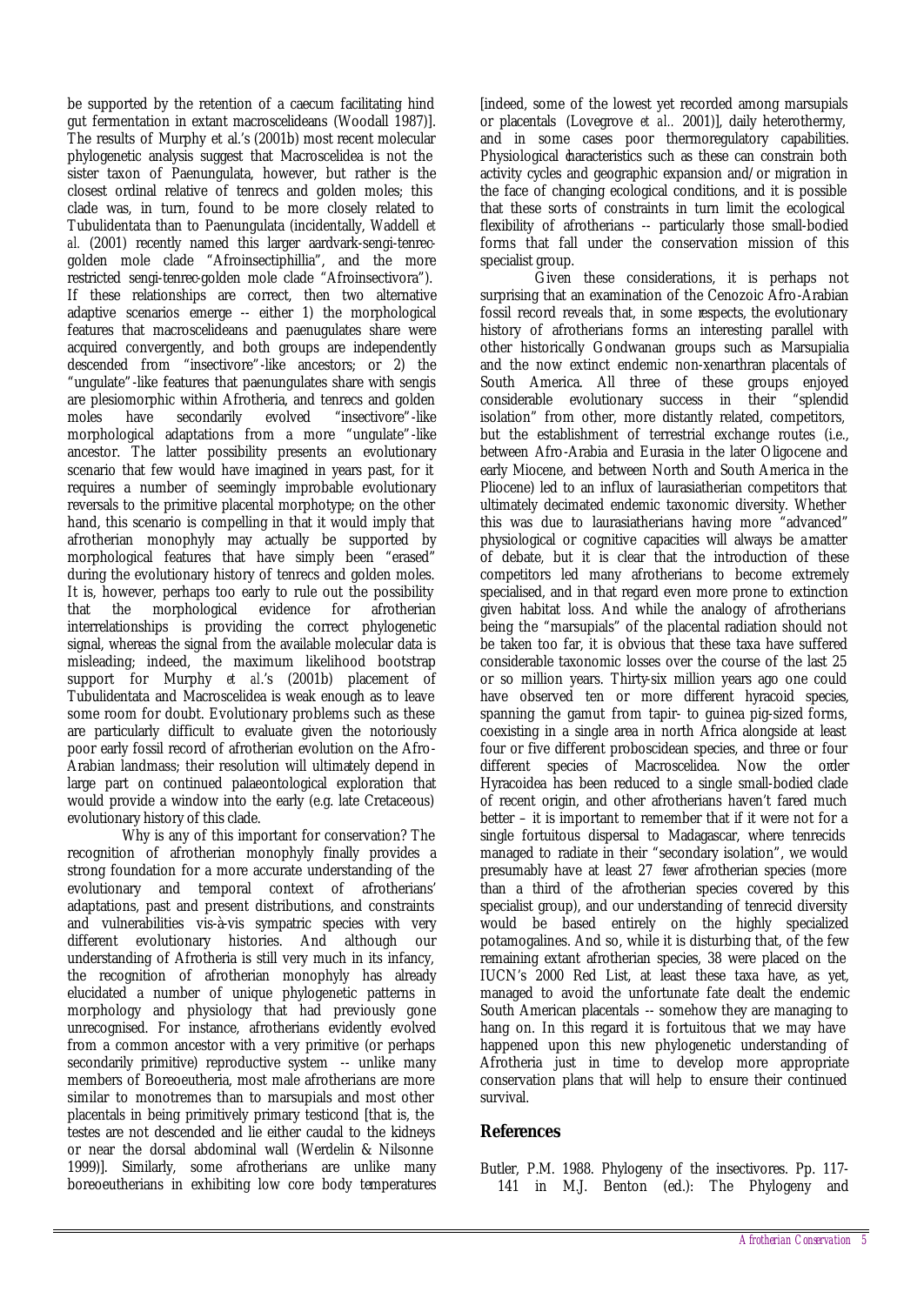Classification of the Tetrapods, Volume 2: Mammals. Clarendon Press, Oxford.

- Domning, D.P. 2001. The earliest known fully quadrupedal sirenian. *Nature,* 413:625-627.
- Fischer, M.S. 1989. Hyracoids, the sister-group of perissodactyls. Pp. 37-56 in D.R. Prothero and R.M. Schoch (eds.): *The Evolution of Perissodactyls.* Oxford University Press, New York.
- Fischer, M.S. and Tassy, P. 1993. The interrelations between Proboscidea, Sirenia, Hyracoidea, and Mesaxonia: the morphological evidence. Pp. 217-243 in F.S. Szalay, M.J. Novacek and M.C. McKenna (eds*.): Mammal Phylogeny: Placentals*. Springer Verlag, New York.
- Gingerich, P.D., ul Haq, M., Zalmout, I.S., Khan, I.H. and Malkani, M.S. 2001. Origin of whales from early artiodactyls: Hands and feet of Eocene Protocetidae from Pakistan. *Science,* 293:2239-2243.
- Lovegrove, B.G., Raman, J. and Perrin, M.R. 2001. Heterothermy in elephant shrews, *Elephantulus* spp. (Macroscelidea): daily torpor or hibernation? *Journal of Comparative Physiology B,* 171:1-10.
- MacPhee, R.D.E. and Novacek, M.J. 1993. Definition and relationships of Lipotyphla. Pp. 13-31 in S. Szalay, M.J. Novacek and M.C. McKenna (eds.), *Mammal Phylogeny: Placentals.* Springer-Verlag, Berlin.
- Madsen, O., Scally, M., Douady, C.J., Kao, D.J., DeBry, R.W., Adkins, R., Amrine, H.M., Stanhope, M.J., de Jong, W.W. and Springer, M.S. 2001. Parallel adaptive radiations in two major clades of placental mammals. *Nature,* 409:610-614.
- Murphy, W.J., Eizirik, E., Johnson, W.E., Zhang, Y.P., Ryder, O.A. and O'Brien, S.J. 2001a. Molecular phylogenetics and the origins of placental mammals. *Nature,* 409:614-618.
- Murphy, W.J., Eizirik, E., O'Brien, S.J., Madsen, O., Scally, M., Douady, C.J., Teeling, E., Ryder, O.A., Stanhope, M.J., de Jong, W.W. and Springer, M.S. 2001b. Resolution of the early placental mammal radiation using Bayesian phylogenetics. *Science,* 294:2348-2351.
- Novacek, M.J. 1986. The skull of leptictid insectivorans and the higher-level classification of eutherian mammals. *Bulletin of the American Museum of Natural History,* 183:1-112.
- Novacek, M.J. 1992. Mammalian phylogeny: shaking the tree. *Nature,* 356:121-125.
- Patterson, B. 1975. The fossil aardvarks (Mammalia: Tubulidentata*). Bulletin of the Museum of Comparative Zoology,* 147:185-237.
- Prothero, D.R. 1993. Ungulate phylogeny: Molecular vs. morphological evidence. Pp. 173-181 in F.S. Szalay, M.J. Novacek and M.C. McKenna (eds.), *Mammal Phylogeny: Placentals.* Springer-Verlag, Berlin.
- Rasmussen, D.T. 1989. The evolution of the Hyracoidea: a review of the fossil evidence. Pp. 57-78 in D.R. Prothero and R.M. Schoch (eds.), *The Evolution of Perissodactyls.* Oxford University Press, New York.
- Springer, M.S., Cleven, G.C., Madsen, O., de Jong, W.W., Waddell, V.G., Amrine, H.M. and Stanhope, M.J. 1997. Endemic African mammals shake the phylogenetic tree. *Nature,* 388:61-64.
- Stanhope, M.J., Madsen, O., Waddell, V.G., Cleven, G.C., de Jong, W.W. and Springer, M.S. 1998a. Highly congruent molecular support for a diverse superordinal clade of endemic African mammals. *Mol. Phylogenet. Evol.,* 9:501-

508.

- Stanhope, M.J., Waddell, V.G., Madsen, O., de Jong, W.W., Hedges, S.B., Cleven, G.C., Kao, D. and Springer, M.S. 1998b. Molecular evidence for multiple origins of Insectivora and for a new order of endemic African insectivore mammals. *Proceedings of the National Academy of Science, USA,* 95:9967-9972.
- Szalay, F.S. 1977. Phylogenetic relationships and a classification of the eutherian Mammalia. Pp. 375-394 in M.K. Hecht, P.C. Goody and B.M. Hecht (eds.), *Major Patterns of Vertebrate Evolution.* Plenum Press, New York.
- van Dijk, M.A.R., Madsen, O., Catzeflis, F., Stanhope, M.J., de Jong, W.W. and Pagel, M. 2001. Protein sequence signatures support the African clade of mammals*. Proceedings of the National Academy of Science, USA,* 98:188- 193.
- Waddell, P.J., Kishino, H. and Ota, R. 2001. A phylogenetic foundation for comparative mammalian genomics. *Genome Informatics,* 12:141-154.
- Werdelin, L. and Nilsonne, Å. 1999. The evolution of the scrotum and testicular descent in mammals: A phylogenetic view. *Journal of Theoretical Biology,* 196:61-72.
- Woodall, P.F. 1987. Digestive tract dimensions and body mass of elephant shrews (Macroscelididae) and the effects of season and habitat. *Mammalia,* 51:537-545. v

## **Article:**

### **Dassie census in the Matobo Hills, Zimbabwe**

#### **Ngoni Chiweshe**

*Department of National Parks, P.O. Box 2283, Bulawayo, Zimbabwe. Email : bfa@gatorzw.com* 

This report is a preliminary summary of a census of dassies that was conducted in Matobo Hills, Zimbabwe, between 26 April and 23 May 2001. Two dassie species are found in Matobo Hills, (*Heterohyrax brucei* and *Procavia capensis*) and they have been censused every year since 1992. For more information on previous surveys, methods and study sites see Barry (1993, 1994), Barry & Barry (1996) and Barry & Mundy (1998).

The census was conducted at 28 sampling sites (20 sites in national parks land; 4 on commercial farmlands and 4 on communal lands). Sketch maps and data forms for each sampling site were used for the third year-running, following Barry and Mundy (1998). The census area at each sampling site was measured using a Range Finder. Positions of each site were recorded using a Global Positioning System. The counting duration at each sampling site varied between 102- 182 minutes. Each count started at dawn and was conducted by 2 people. Weather conditions were generally good with rain recorded on only one of the survey days.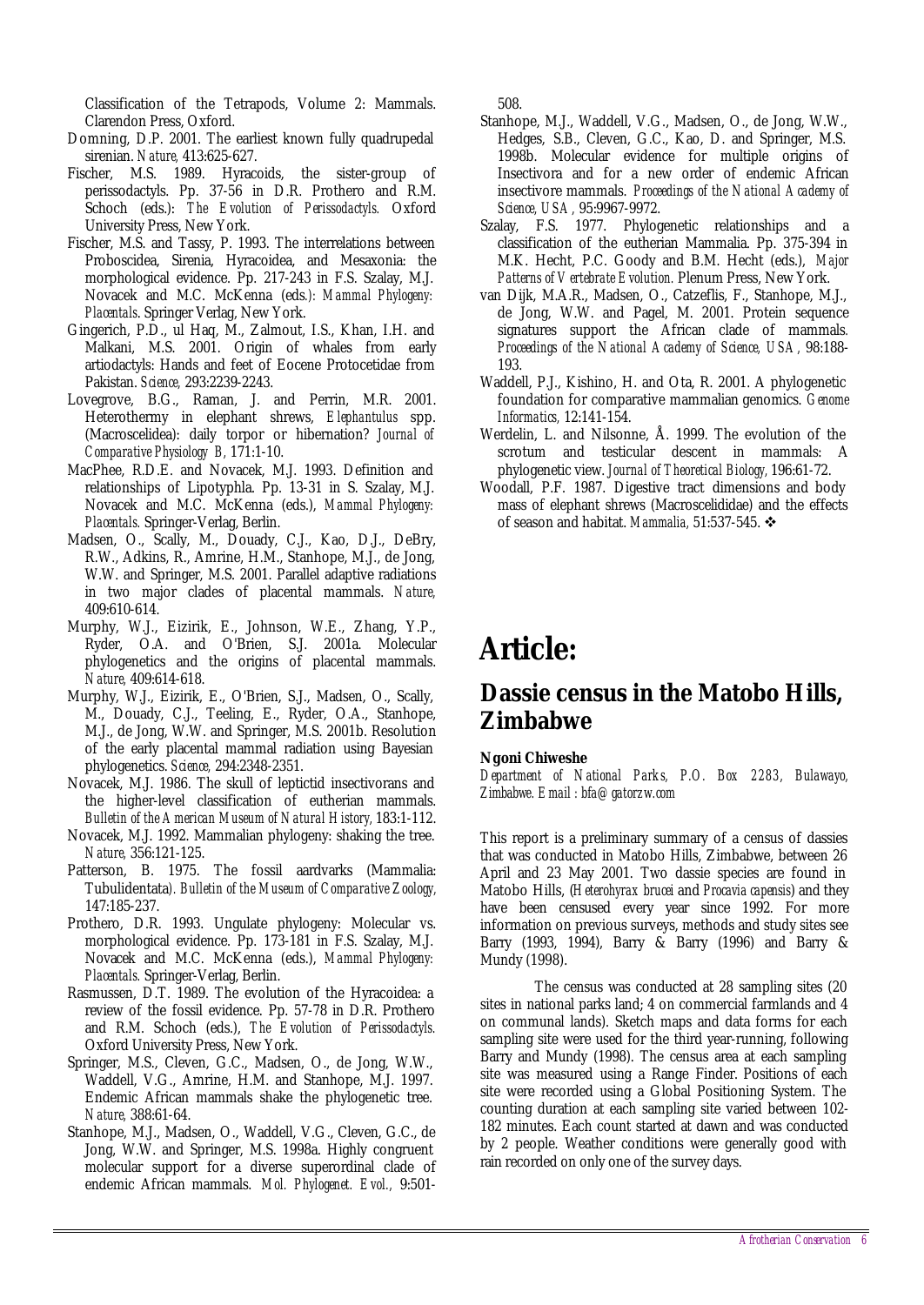**Table 1.** Total numbers of dassies (*Heterohyrax brucei* and *Procavia capensis*) recorded in the three land-use areas in the Matobo Hills. Land uses:  $NP =$  national park (20 sites); CFL  $=$  commercial farmland (4 sites);  $CL =$  communal land (4 sites). Age categories:  $pup = < 3$  months; juvenile  $= 1$  year (born the previous year); sub-adult = 2 years; adult =  $3+$ years.

| <b>Land use</b> | <b>Species</b> | Age categories |          |      |     | <b>Total</b> |
|-----------------|----------------|----------------|----------|------|-----|--------------|
|                 |                | Ad.            | Sub. ad. | Juv. | Pup |              |
| NP              | Hb             | 363            | 61       | 48   | 156 | 628          |
|                 | Pс             | 235            | 41       | 29   | 82  | 387          |
| CFL.            | Hb             | 52             | 12       | 14   | 24  | 102          |
|                 | Pс             | 41             | 3        |      | 26  | 77           |
| CL              | Hb             | 28             | 3        | 3    |     | 41           |
|                 | Pс             | 44             | 11       | 4    | 21  | 80           |
| <b>Overall</b>  | Hb             | 443            | 76       | 65   | 187 | 771          |
|                 | Рc             | 320            | 55       | 40   | 129 | 544          |

The total number of dassies recorded during this survey (see Table 1) represents an 18% increase in the previous year's figures. This implies the dassies are recovering from a disease outbreak that reduced populations in 1998/99; in addition, no dead or sick animals were observed. The census showed increases in all age-groups of *Heterohyrax brucei* in all three land-use areas (increases ranging from 29% in national parks to 68.3% in communal lands). The *Procavia capensis* populations had declined in two land-use areas (by 12% in national parks and 10% in commercial farmlands), but had increased by 43% on communal lands. Both species showed an increase in pups and juveniles. The survey results therefore indicate that *Heterohyrax brucei* is recovering from the population crash more speedily than *Procavia capensis*.

Three pups (2 *Heterohyrax* and one *Procavia*) at one site were observed with unusual pelage colorations – they were partial albinos. One of the *Heterohyrax* pups had snowwhite forehead, neck and legs, while the other two pups had snow-white crests. Such fur coloration has not been recorded in Matobo Hills since the start of the project.

#### **Acknowledgements**

I would like to thank the Raptor Research Group for financially sponsoring the project. The Warden (Matobo National Park) was very helpful, especially through the provision of accommodation. Her senior staff are also thanked for helping us in many ways, including the delivery of the project fuel to our base station at the start of the project.

#### **References**

- Barry, R.E. 1993. Dassies of the Matobo National Park. *Zimb. Sci. News,* 27:55-57.
- Barry, R.E. 1994. Synchronous parturition of *Procavia capensis* and *Heterohyrax brucei* during drought in Zimbabwe. *South African Journal of Wildlife Research,* 24:1-5.
- Barry, R.E. and Barry, L.M. 1996. Species composition and age structure of remains of hyraxes (Hyracoidea: Procaviidae) at nests of Black Eagles. *J. Mammol.* 77:702-

707.

Barry, R.E. and Mundy, P. J. 1998. Population dynamics of two species of hyraxes in the Matobo National park, Zimbabwe. *African Journal of Ecology*, 36:221-233.  $\div$ 



Rock hyrax or dassie, *Heterohyrax brucei*. Illustration by Stephanie Mansourian.

## **Article:**

### **The ecological importance of the Aardvark**

#### **Stefan Cilliers**

*Ecological and Wildlife Consultants, P.O Box 4, Ingogo, Natal 2944, South Africa Email: stefan@icon.co.za*

Aardvark, *Orycteropus afer,* are sparsely scattered throughout the savannah of the southern parts of Africa. Rarely seen, these nocturnal creatures roam the savannah plains in search of ants or a tasty termite mound to help satisfy their huge appetites. Few people understand the ecological importance of the aardvark and as their natural habitat continues to decline, a simple, yet integrated system may be lost.

When I first encountered this unique animal in the veld, I thought it to be somewhat like a giant rat. The ears resemble those of a donkey, the long snout that of a pig, the tail of a rat, and the claws similar to a bear's. The aardvark's powerful limbs and claws make it an exceptional digger. I have seen aardvark that started digging in sandy loam soil disappear beneath the surface within three minutes. It is these digging abilities that make the aardvark unpopular amongst farmers. The huge holes and burrows dug by aardvark can devastate dam walls and seriously damage motor vehicles and tractors that are accidentally driven into them in the veld. Although aardvark have a wide habitat tolerance they are not common and any farmer should be proud to have them on his farm. Their distribution is governed by the availability of food in their undisturbed natural savannah habitat. Ants and termites largely constitute the diet of the aardvark. Bearing in mind that termites can cause a huge grass foliage decrease and thus a decrease in the carrying capacity of the veld, aardvark and other insect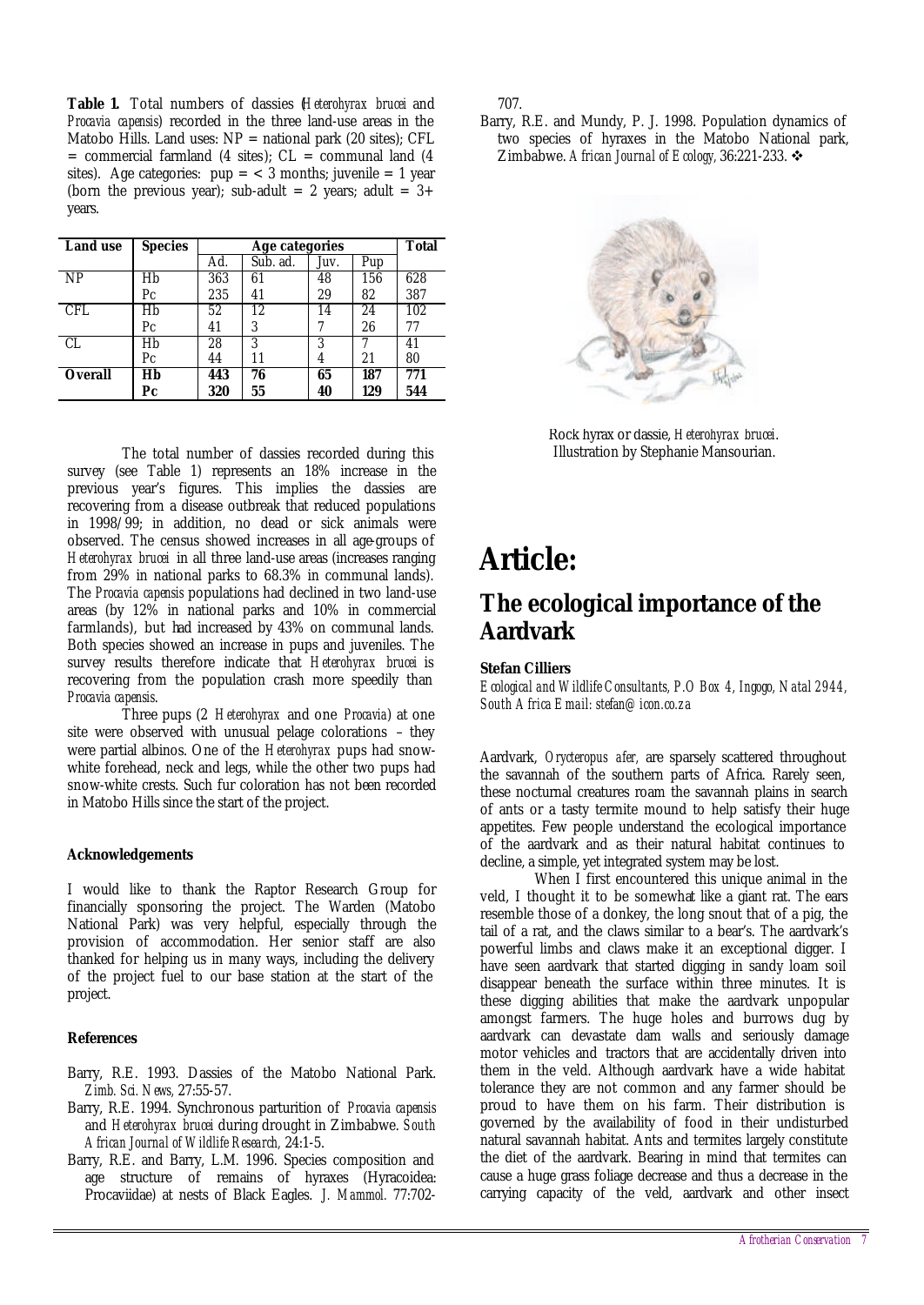feeders like aardwolf are hugely beneficial to pastoral farmers.

The ecological role of the aardvark is not limited to the reduction of ant and termite harvesting of crops and grass. Aardvarks indirectly facilitate an environment suitable for other animal species. With its strong claws, an aardvark can easily break and penetrate the hard crust of a termite mound. A recent study indicates that aardvark utilise more termite mounds during the cold winter months than during summer months. This may either be due to the decrease in ant activity and availability during the cold nights or because termite mounds provide a better source of energy during the period of greatest need. During cold months the availability of above ground termites such as the harvester termites, *Hodotermes mossamicus*, are very scarce and it can often be seen how aardwolf follow aardvark to feed at termite mounds once the aardvark has left. The following day, Ant-eating chats, *Myrmecocichla formicivora*, also utilise the open termite mounds to feed on the left over dead termites scattered around. Aardvark thus facilitates the supplementary feeding of these species during the harsh winter months. Old excavated mounds may also be utilised by various species as hideouts. The Cape centipede-eater or Black-headed snake, *Aparallactus capensis,* and Common egg-eater, *Dasypeltis scabra,* are also often found in old termite mounds where they hibernate and hide during cold winter months. Occasionally have I also found the Pygmy mouse, *Mus minutoides,* and the Big-eared mouse, *Malacothrix typica,* inhabiting or seeking refuge in old termite mounds. Termite mounds that have been opened by aardvark provide a safe refuge for many species, especially if the mound has been "cleaned out" by an aardvark and no longer houses termites. The Lesser dwarf shrew, *Suncus varilla*, one of the smallest and lightest mammal species on earth, nests deep within old opened termite mounds. These small shrews move through bigger termite tunnels within the mound and construct a neat, round nest of broad grass leaflets. Nesting within the mounds provides a safe microclimate, especially since the small shrews are sensitive to temperature changes.

Aardvark burrows are also utilised by many species who are often unable to make their own. These include species such as the Ant-eating chats, jackals, hyenas, warthogs, aardwolfs, mongooses, Black-footed cats and porcupine. Smithers (1971) recorded 17 species of mammals that utilise aardvark burrows and mentioned that the survival of some of these species may depend on the shelter which these burrows can provide. The Ant-eating chat often uses and occupies a burrow by creating a nesting site in the roof near the entrance. This occurs especially in dryer habitats were other nesting sites and protective vegetation becomes scarce.

The survival of the aardvark and its vital, yet simple, ecological links with other animals depends on the conservation of natural habitat with a sufficient food source. Farmers play a major role in the conservation of these areas, and may in the long-term benefit from protecting the ecologically important aardvark.

#### **Reference**

Smithers, R.H.N. 1971. The Mammals of Botswana. Mus. mem. Natl Mus. Monum. Rhod., 4:1-340. ❖

## **Afrotheria News**

### **New research project looks at the behavioural ecology of the Bushveld sengi**

I have started a research project on the behavioural ecology of the bushveld sengi (*Elephantulus intufi*) near the Erongo Mountains in Namibia. My study is located at the Erongo Wilderness Lodge near Omaruru, where these sengis not only occupy bushveld habitats but also boulder fields at the base of large granite outcrops. In January 2001 I developed trapping, tagging, and radio-collaring methods and collected preliminary information on their spatial organisation. I also developed similar methods to concurrently research the behavioural ecology of dassie-rats (*Petromus typicus*), squirrellike rodents that live on the granite outcrops next to the sengis. In September and October 2001 I successfully radiocollared several individuals of each species and began to determine their spatial relationships, as well as observe individual and social behaviours. Preliminary results indicate that *E*. *intufi*, like other sengis so far studied, is monogamous. Many of its behaviours are very similar to those of *E*. *rufescens* that I studied in Kenya in the 1970s, including their use of trails through leaf litter. They also shelter in relatively open situations such as among boulders or at the base of dense bushes; they build no nests. Care of the 1 or 2 precocial neonates, which shelter at different locations than the parents, is brief and minimal. However, *E*. *rufescens* was more diurnal than *E*. *intufi*, making behavioural observation of the latter more difficult. I plan on returning to Namibia to continue my studies in April 2002 for three months.

#### **Galen B. Rathbun**

Department of Mammalogy and Ornithology, California Academy of Sciences, San Francisco, c/o PO Box 202, Cambria, CA 93428, USA. GRathbun@CalAcademy.org

### **Afrotheria on the Web**

 The IUCN/SSC Afrotherian Specialist Group has a new website. Check it out on:

### **http://www.calacademy.org/research/bmam mals/afrotheria/ASG.html**

The home page shows a map of Africa and Madagascar. By clicking on a photograph of a member of each of the 5 taxa covered by the group, the map displays the taxa's range. Pages available on the website are:

- What is Afrotheria? explaining more about the Specialist Group
- Group Mission and Goals what we are aiming to do
- Group Members all the names and addresses
- Afrotherian Systematics all you need to know about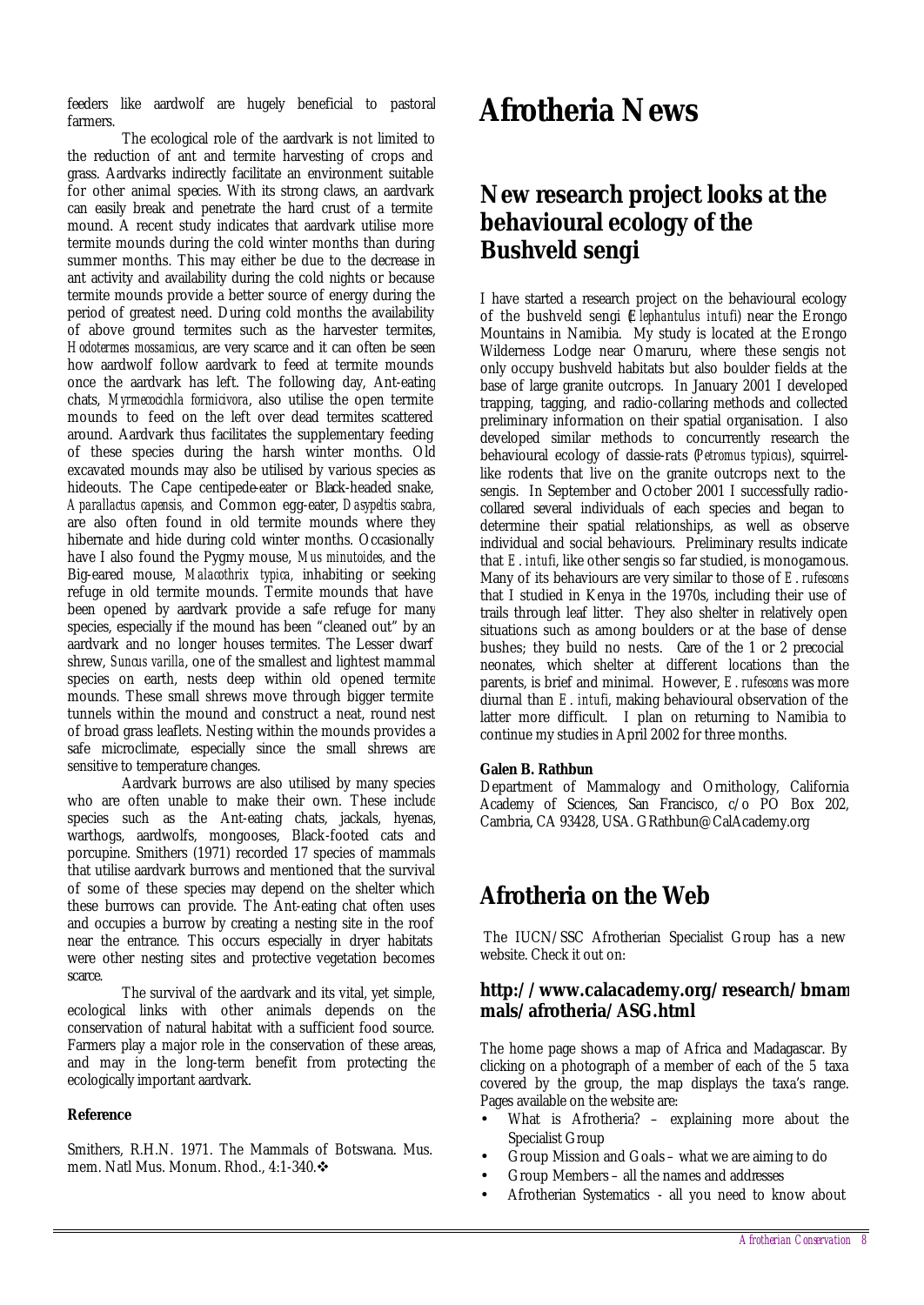the taxonomic details of the group's target mammals

- Newsletter the web-posted version of *Afrotherian Conservation*
- Photogallery this page is under development but will have photos of species from all 5 taxa
- IUCN Specialist Groups details of other specialist groups dealing with mammals.

If you have any comments, suggestions or contributions for this great new website, contact the Afrotheria SG Webmaster, Erik Seiffert (address on page 14).

Anther website worth a visit is **tenrec.org**. David Kupitz has done a great job putting together a site for tenrec enthusiasts entitled *Tenrec Resources and Information*. The target audience appears to be people who keep tenrecs in captivity. The site provides a bibliography with abstracts (mostly on captive breeding), a message board for the exchange of information, a gallery of photos, and a studbook for the Lesser hedgehog tenrec, *Echinops telfairi*. The material throughout the site reflects the predominance of *Echinops* in captive colonies both in zoos and private collections. However, some of the references are relevant to other tenrecs and it is a useful site for those who want to find out more about these fascinating Afrotherians!

Do you know of any other web sites featuring the Afrotheria? If so, drop a line to the Editor and we'll highlight them in the next *Afrotherian Conservation*.

### **New molecular evidence for timing of mammalian colonisation of Madagascar**

A recent paper published in *Molecular Phylogenetics and Evolution* (Douady *et al.* 2002) has shed new light on the timing of the mammalian colonisation of Madagascar. Tenrecs were the first mammals to invade Madagascar from mainland Africa. Genetic studies into four species of tenrec (*Micropotamogale lamottei, Tenrec ecaudatus, Echinops telfairi,* and *Oryzorictes talpoides,*) suggest that otter shrews and Malagasy tenrecs split from each other approximately 53 millions years ago, whereas the two Malagasy families (Oryzorictinae and Tenrecinae) diverged around 37 millions years ago. The therefore suggests that tenrecs colonised Madagascar between 37 and 53 million years ago. However, if the fossil record is also taken in to account, it appears that there may have been a second dispersal event, meaning the modern day tenrec fauna on Madagascar probably arose from two invasions.

## **ANNOUNCEMENTS**

### **Management Plan for the Arabuko-Sokoke Forest**

A six year Integrated Conservation and Development Project at Arabuko-Sokoke Forest on the Kenyan coast (home to the Golden-rumped sengi and Four-toed sengi) has just come to an end. It was funded by the European Union and administered by BirdLife International. Among its most important outputs is a 25 year Strategic Management Plan. From 1st May, a limited number of hard copies of this Management Plan can be obtained from Nature Kenya, P.O. Box 44486, 00100 GPO Nairobi, Kenya or as a pdf file from roger.safford@birdlife.org.uk

#### **Ian Gordon**

Head Environmental Health Division, International Centre of Insect Physiology and Ecology, Box 30772, Nairobi, Kenya.

phiz@africaonline.co.ke

### **Seeking Giant Sengi Sightings**

We are collecting information on the distribution and status of the Black-and-rufous sengi (*Rhynchocyon petersi*) and Chequered sengi (*R. cirnei*) from central and eastern Africa. Even if you believe your sightings and habitat information may not be of interest, please send us your observations because little is known about the status of these two species.

#### **Thomas M. Butynski**

Director, Eastern Africa Biodiversity Hotspots, Conservation International, P.O. Box 24434, Nairobi, Kenya tbutynski@aol.com

and

#### **Galen B. Rathbun**

California Academy of Sciences (San Francisco), c/o PO Box 202, Cambria, California 93428, USA. GRathbun@CalAcademy.org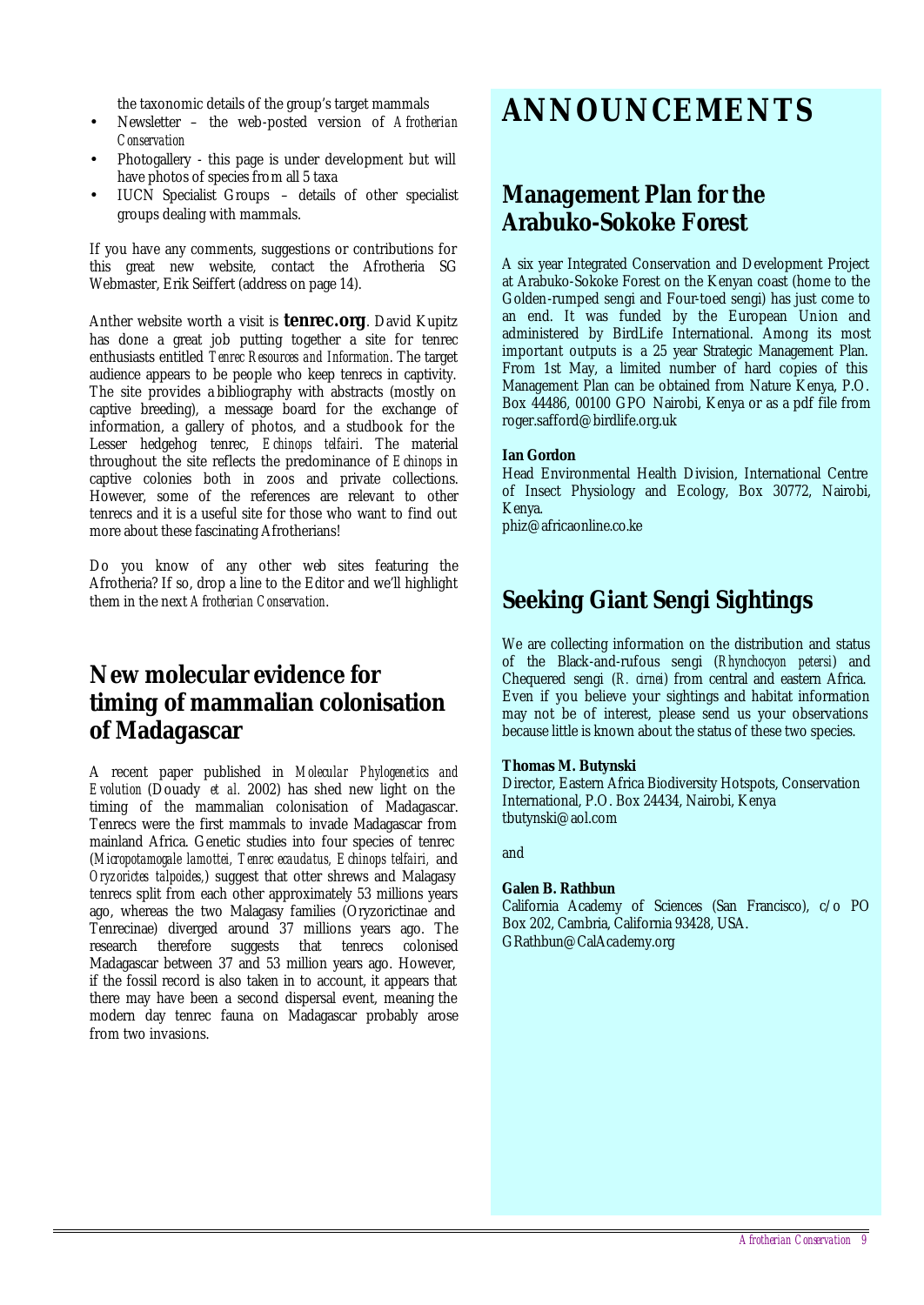## **ABSTRACTS**

This section presents abstracts from recent papers on the Afrotheria.

### **Behaviour of the Aquatic Tenrec**

Benstead, J.P., Barnes, K.H. and Pringle, C.M. 2001. Diet, activity patterns, foraging movement and responses to deforestation of the aquatic tenrec *Limnogale mergulus* (Lipotyphla : Tenrecidae) in eastern Madagascar*. Journal of Zoology, London,* 254: 119-129.

The aquatic or web-footed tenrec *Limnogale mergulus* is a semiaquatic lipotyphlan insectivore known only from stream habitats of eastern Madagascar. *Limnogale* is considered a high conservation priority because of its rarity, suspected vulnerability to habitat degradation, and unique ecological niche on the island. However, its ecology and behaviour remain poorly understood. Quantitative faecal analysis and radiotracking were used to study the diet and foraging activity of *Limnogale* in eastern Madagascar. Faecal pellet counts along forest and zero-canopy streams were also conducted to examine the response of aquatic tenrec populations to catchment deforestation. Faecal analysis indicated that the diet of *Limnogale* consists mainly of larval and adult aquatic insects, larval anurans and crayfishes. The most important prey were Ephemeroptera, Odonata and Trichoptera larvae. Diets did not differ substantially between forest and zero-canopy streams. Radio-tracking of two individuals indicated that *Limnogale* is strictly nocturnal and remains in streamside burrows during daylight. Nocturnal movement was restricted solely to stream channels and consisted of active foraging by swimming and diving. Distance travelled per night ranged from 200 to 1550 m along the stream channel (means 1067 and 860 m, respectively). The total lengths of stream channel used by the two aquatic tenrecs during each radio-tracking study were 1160 and 505 m, respectively. Faecal pellet counts along forest and zero-canopy streams suggested that *Limnogale* was at least as abundant in zero-canopy streams. This finding suggests that *Limnogale* is not an obligate forest species; however, it preys on benthic communities that are extremely vulnerable to sedimentation. Control of excessive sedimentation and maintenance of healthy benthic communities are essential to *Limnogale* conservation. We include an updated list of known sites for *Limnogale* and recommend the use of faecal pellet surveys to assess the current distribution of the species.

### **Aardvark Feeding Ecology**

Taylor, W.A ., Lindsey, P.A. and Skinner, J.D. 2002. The feeding ecology of the aardvark *Orycteropus afer. Journal of Arid Environments,* 50 : 135-152.

Thirteen aardvarks (*Otycteropus afer*) were radio tagged at Tussen die Riviere Nature Reserve in the Nama Karoo between 1996 and 1998. Faecal contents were analysed and four habituated aardvarks closely followed to investigate feeding ecology. The diet of the aardvark consisted entirely of ants and termites, with ants predominating in all seasons and years. *Anoplolepis custodiens* was the most important prey species in all months, followed by Trinervitermes trinervoides. Termites were fed on more often in winter than summer at a time when ant numbers were generally reduced and the aardvarks may have been experiencing difficulty in meeting their nutritional requirements relative to summer. Predation from epigeal mounds took place at this time, coinciding with the presence of alates.

### **Genetic Diversity in Hyrax Populations**

Gerlach, G. and Hoeck, H.N. 2001. Island on the plains: Metapopulation dynamics and female biased dispersal in hyraxes (Hyracoidea) in the Serengeti National Park. *Molecular Ecology,* 10: 2307-2317.

Two species of hyrax, *Heterohyrax brucei and Procavia johnstoni*, inhabit rock outcrops, or kopjes, in the Serengeti National Park, Tanzania. Such distinct island habitats provide an excellent model to investigate natural metapopulation dynamics with distinct small populations with extinction and colonization events, as well as migration between populations. Allele frequencies, genetic variability and genetic distances between populations were calculated based on DNA microsatellite markers. The genetic diversity in both species of hyrax, especially *P. johnstoni*, was surprisingly low: allelic diversity ranged from 2 to 7 alleles per locus. This may have been induced by colonization by a small number of individuals from single source populations. F-statistics, assignment tests and calculations of pairwise relatedness all indicated female-biased dispersal in *H. brucei* but not *P. johnstoni.* Values of FIS in *P. johnstoni* showed an excess of homozygotes indicative of high rates of inbreeding; evidence for inbreeding could not be detected in *H. brucei*. Although female dispersal patterns in *H. brucei* seem to prevent inbreeding and consequently reduce risk of local extinction, this seems not to be the case in *P. johnstoni*.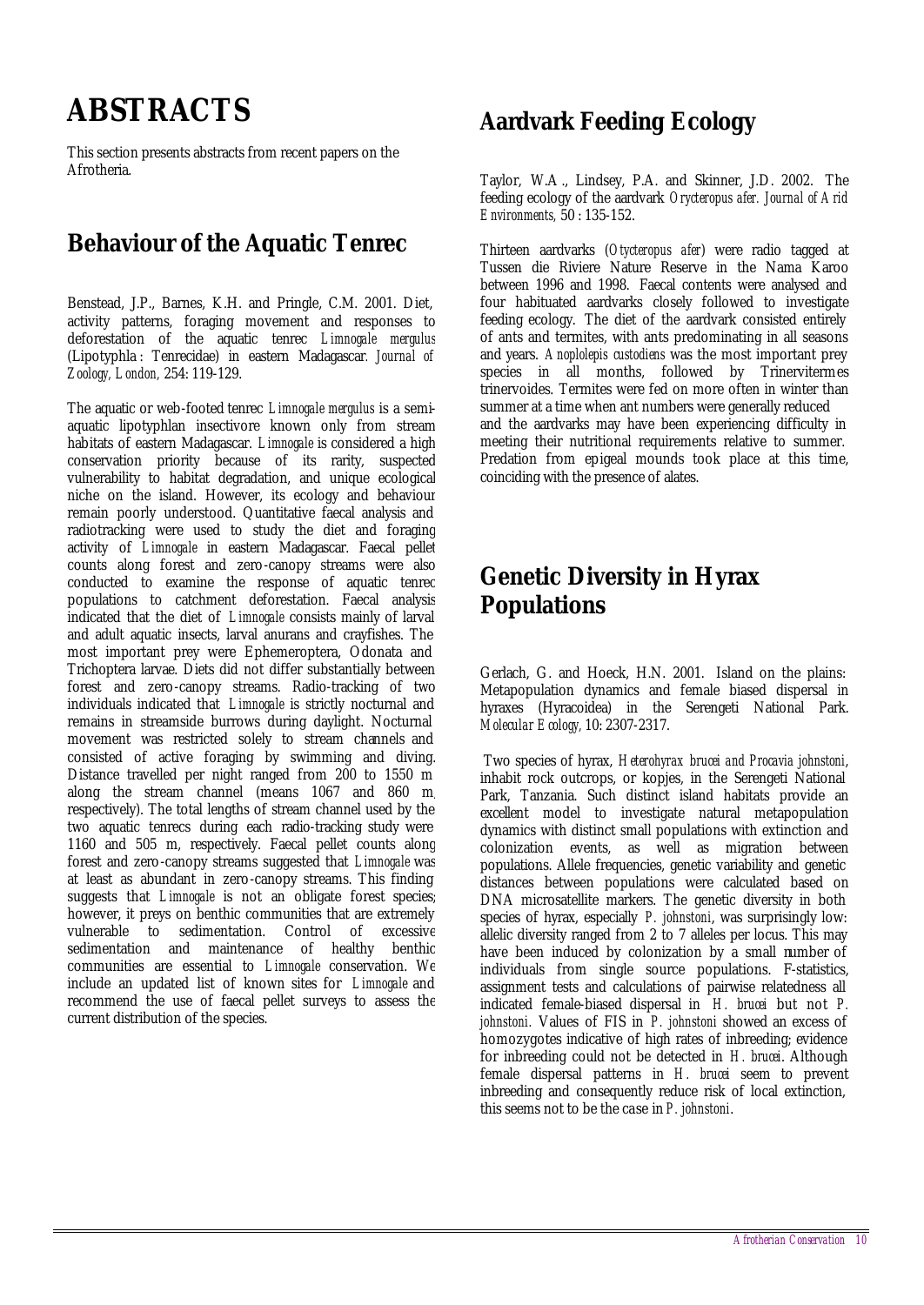## **BIBLIOGRAPHY: Recent Afrotheria publications (since 1998)**

The following section represents a bibliography of publications on the Afrotheria that have been produced since 1998. This list is not exhaustive. Authors are invited to send details of any omissions or new publications to the Editor. Reprints of recent papers would also be welcome, as some can be added to the Absracts section in future editions of *Afrotherian Conservation*.

### **Afrotheria (General)**

- Cutler, J. B., Dumas, A., and Wynn, R.M. 1998. Immunohistochemical analysis of the interhemal membrane of the elephant shrew*. Gynecologic and Obstetric Investigation*, 46:46-48.
- De Jong, W. W. 1998. Molecules remodel the mammalian tree. *Trends in Ecology and Evolution,* 13:270-275.
- Emerson, G., Kilpatrick, C.W, McNiff, B.E., Ottenwalder, J. and Allard, M.W. 1999. Phylogenetic relationships of the order Insectivora based on complete 12S rRNA sequences from mitochondria. *Cladistics,* 15:221-230.
- Gheerbrant, E. 1998. The oldest known probsocidean and the role of Africa in the radiation of modern orders of placentals. *Bulletin of the Geological Society of Denmark,* 44:181-185.
- Hedges, S. B. 2001. Afrotheria: Plate tectonics meets genomics*. Proceedings of the National Academy of Sciences USA,*  98:1-2.
- Liu, F. R. and Miyamoto, M.M. 1999. Phylogenetic assessment of molecular and morphological data for eutherian mammals. *Systematic Biology,* 48:54-64.
- Madsen, O., Scally, M., Douady, C.J., Kao, D.J., Debry, R.W., Adkins, R., Amrine, H.M., Stanhope, M.J., de Jong, W.W. and Springer, M.S. 2001. Parallel adaptive radiations in two major clades of placental mammals*. Nature (London),* 409:610-614.
- Murphy, W. J., Eizirik, E., Johnson, W.E., Zhang, Y.P., Ryder, O.A. and Brien, S.J. 2001. Molecular phylogenetics and the origins of placental mammals. *Nature (London),* 409:614-617.
- Nowak, R. M. (ed.) 1999. *Walker's mammals of the world, Sixth Edition. Volume I and II.* The Johns Hopkins University Press, Baltimore.
- Perkins, S. 2001. Genes seem to link unlikely relatives. *Science News,* 159:4.
- Shoshani, J. and McKenna, M.C. 1998. Higher taxonomic relationships among extant mammals based on morphology, with selected camparisons of results from molecular data. *Molecular Phylogenetics and Evolution,* 9:572- 584.
- Springer, M. S., Amrine, H.M., Burk, A. and Stanhope, M.J. 1999. Additional support for Afrotheria and Paenungulata, the performance of mitochondrial versus nuclear genes, and the impact of data partitions with heterogeneous base compounds. *Systematic Biology,* 48:65-75.
- Stanhope, M. J., Waddell, V.G., Cleven, G.C., de Jong, W.W. and Springer, M.S. 1998a. Highly congruent molecular

support for a diverse superordinal clade of endemic African mammals*. Molecular Phylogenetics and Evolution,* 9:501-508.

- Stanhope, M. J., Waddell, V.G., Madsen, O., de Jong, W.W., Hedges, S.B., Cleven, G.C., Kao, D. and Springer, M.S. 1998b. Molecular evidence for multiple origins of Insectvora and for a new order of endemic African insectivore mammals. *Proceedings of the National Academy of Sciences USA,* 95:9967-9972.
- van Dijk, M. A. M., Madsen, O., Catzeflis, F., Stanhope, M.J., de Jong, W.W. and Pagel, M. 2001. Protein sequence signatures support the African clade of mammals. *Proceedings of the National Academy of Sciences USA,* 98:188-193.
- Waddell, P. J., Okada, N.,and Hasegawa, M. 1999. Towards resolving the interordinal relationships of placental mammals. *Systematic Biology,* 48:1-5.
- Werdelin, L. and Nilsonne, A. 1999. The evolution of the scrotum and testicular descent in mammals: a phylogenetic view. *Journal of Theoretical Biology,* 196:61-72.

### **Chrysochloridae (Golden moles)**

- Bronner, G.N. 2000. New species and subspecies of golden mole (Chrysochloridae: *Amblysomus*) from Mpumalanga, South Africa. *Mammalia,* 64:41-54.
- Bronner, G.N. and Perrin, M.R. 2001. Family Chrysochloridae. Pp. 748 – 749 in D. MacDonald (ed.), *The New Encyclopaedia of Mammals*. Oxford New Encyclopaedia Series, Oxford University Press, Oxford.
- Mason, M.J. 2001. Middle ear structures in fossorial mammals: a comparison with non-fossorial species. *Journal of Zoology (London),* 255:467-486.
- Mason, M.J. and Narins, P.M. 2001. Seismic use by fossorial mammals. *American Zoologist,* 41:1171-1184.
- Narins, P.M., Lewis, E.R., Jarvis, J. and O'Riain, J. 1998. The use of seismic signals by fossorial southern African mammals: a neuroethological gold mine. *Brain Research Bulletin,* 44:641-646.
- Seymour, R.S., Withers, P.C. and Weathers, W.W. 1998. Energetics of burrowing, running, and free-living in the Namib desert golden mole (*Eremitalpa namibensis*). *Journal of Zoology (London),* 244:107-117.

### **Hyracoidea (Hyraxes or dassies)**

- Barry, R.E. and Mundy, P. J. 1998. Population dynamics of two species of hyraxes in the Matobo National park, Zimbabwe. *African Journal of Ecology,* 36:221-233
- Barry, R. and Shoshani, J. 2000. *Heterohyrax brucei*. *Mammalian Species,* 645:1-7.
- Gerlach, G. and Hoeck, H.N. 2001. Island on the plains: Metapopulation dynamics and female biased dispersal in hyraxes (Hyracoidea) in the Serengeti National Park. *Molecular Ecology,* 10: 2307-2317.
- Hoeck, H.H. 2001. Hyraxes. Pp. 448-451 in D. Macdonald (ed.), *The New Encyclopedia of Mammals.* Oxford University Press, Oxford.
- Kotler, B.P., Brown, J.S. and Knight M.H. 1999. Habitat and patch use by hyraxes: there's no place like home? *Ecology Letters*, 2:82-88.
- Shoshani, J. 1998. Hyraxes. Pp. 188-189 in E. Gould, and G. McKay (eds.), *Encyclopedia of Mammals.* Academic Press, San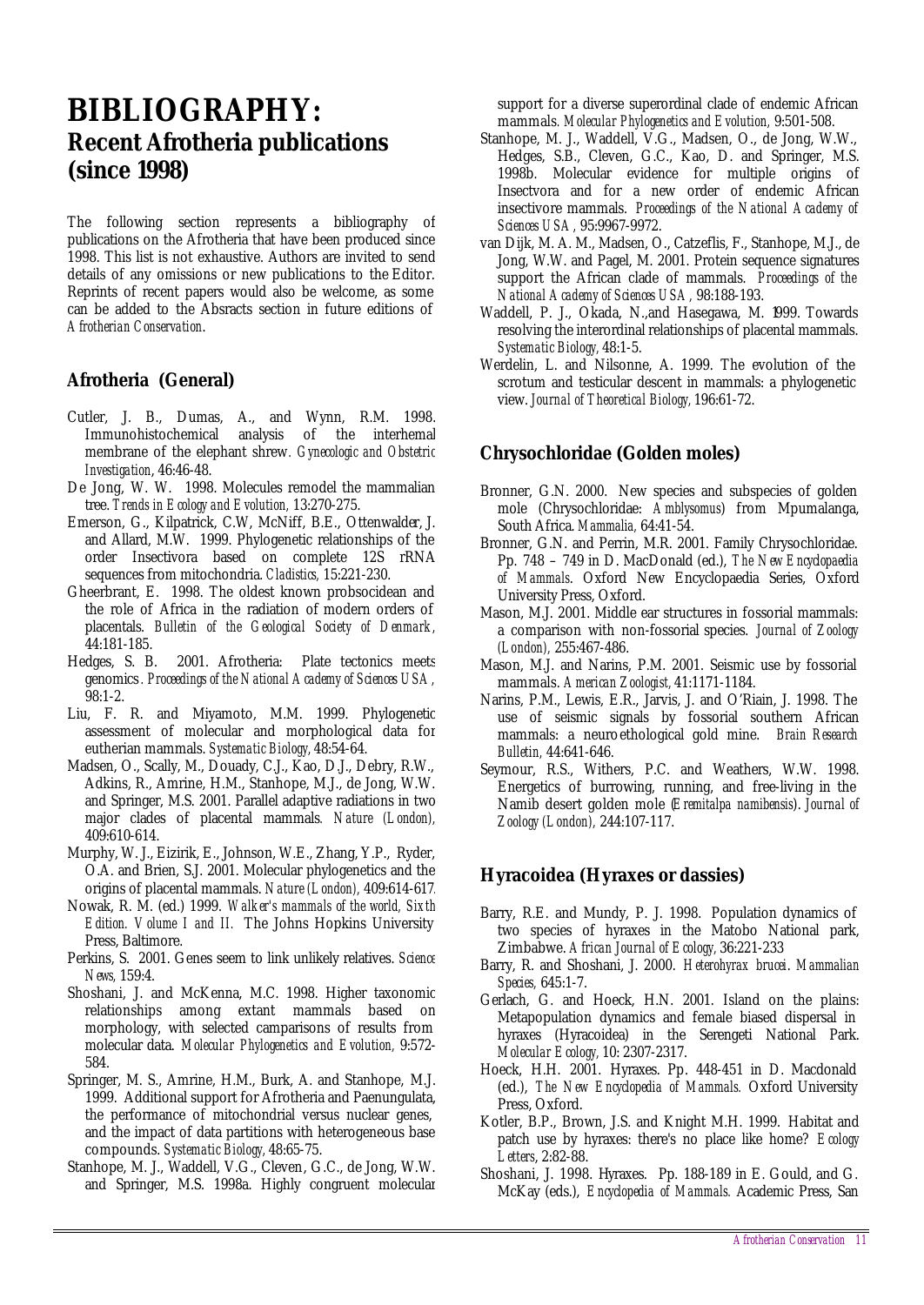Diego.

- Shoshani, J. 2001. Hyraxes in Eritrea*. Abstracts of papers and posters, Eight International Theriological Congress, Sun City* (South Africa), 12-17 August 2001, Abstract no. 332, page 126
- Shoshani, J. and McKenna, M.C. 1998. Higher taxonomic relationships among extant mammals based on morphology, with selected comparisons of results from molecular data*. Molecular Phylogenetics and Evolution, Special Issue,* 9 (3):572-584.

### **Macroscelidea (Sengis or elephant-shrews)**

- Avery, D. M. 1998. An assessment of the Lower Pleistocene micromammalian fauna from Swartkrans Members 1-3, Gauteng, South Africa. *Geobios*, 31:393-414.
- Bauer, C. R. 2001. Impact of commercial and subsistence practices on the Arabuko-Sokoke Forest in coastal Kenya, using an endemci mammal as an indicator species. M.Sc. Thesis. Eastern Kentucky University, Richmond.
- Burgess, N. D., Kock, D., Cockle, A., FitzGibbon, C., Jenkins, P. and Honess, P. 2000. Mammals. Pages 173-190 and 401- 406 in N. D. Burgess and G. P. Clarke (eds.), *Coastal forests of Eastern Africa*. IUCN, Gland.
- Chitaukali, W. N., Burda, H. and Kock, D. 1999. Small mammals of the Nyika Plateau, Malawi.
- Cunningham, A. B. 1998. The ecological footprint of the wooden rhino - Kenya's carvings*. Africa - Environment and Wildlife,* 6:43-50.
- Dunbar, R. I. M. and Bever, J. 1998. Neocortex size predicts group size in carnivores and some insectivores. *Ethology,* 104:695-708.
- Eccard, J. A., Walther, R.B. and Milton, S.J. 2000. How livestock grazing affects vegetation structures and small mammal distribution in the semi-arid Karoo*. Journal of Arid Environments,* 46:103-106.
- Koontz, F. W., Wellington, J.L.and Weldon, P.J. 1999. The sternal gland of the rufous elephant-shrew, *Elephantulus rufescens* (Macroscelidea, Mammalia): anatomy, maturation, and secretion composition. Pp. 163-171 in R. E. Johnson, D. Muller-Schwarze and P. W. Sorenson (eds*.), Advances in Chemical Signals in Vertebrates.* Plenum Publishers, New York.
- Lovegrove, B. G., Lawes, M.J. and Roxburgh, L. 1999. Confirmation of pleisiomorphic daily torpor in mammals: the round-eared elephant shrew *Macroscelides proboscideus* (Macroscelidea). *Journal of Comparative Physiology B,* 169:453- 460.
- Lovegrove, B. G., Raman, J.and Perrin, M.R. 2001a. Daily torpor in elephant shrews (Macroscelidea: *Elephantulus* spp.) in response to food deprivation*. Journal of Comparative Physiology B,* 171:11-21.
- Lovegrove, B. G., Raman, J.and Perrin, M.R. 2001b. Heterothermy in elephant shrews, *Elephantulus* spp. (Macroscelidea): daily torpor or hibernation*? Journal of Comparative Physiology B,* 171:1-10.
- Monadjem, A. 1998. Distributional patterns and conservation status of mammals of Swaziland, southern Africa. *Koedoe,* 41:45-59.
- Newbery, C. H. 1999. A key to the Soricidae, Macroscelididae, Gliridae and Muridae of Gauteng, North West Province, Mpumalanga and the Northern Provice, South Africa. *Koedoe,* 42:51-55.
- Raman, J. 1999. *Molecular systematics of seven southern African elephant-shrew species.* Ph.D. Thesis. University of Natal, Pietermaritzburg, South Africa.
- Rathbun, G. B. 1998. Elephant shrews Hounded to extinction? *Africa - Environment and Wildlife,* 6:45.
- Rathbun, G.B. 2001. Elephant-shrews. Pages 716-721 in D. Macdonald (ed.), *The New Encyclopedia of Mammals*. Oxford University Press, Oxford, England.
- Rathbun, G.B. 2001. *Petrodromus tetradactylus. American Society of Mammalogists, Mammalian Species,* No. 682: 1-6.
- Rathbun, G. B. and Kyalo, S.N. 2000. Golden-rumped elephant-shrew. Pp. 125-129, 340-341 in R. P. Reading and B. Miller (eds.), *Endangered Animals, A Reference Guide to Conflicting Issues.* Greenwood Press, Westport, Connecticut.
- Rathbun, G.B. and Woodall, P. 2001. Bibliography on elephant-shrews. *Journal of Mammalogy,* 82:618-619.
- Unger, R. 1999. *Verhalten, Aktivitat und Ernahrung von Kurzohr-Russelspringern,* Macroscelides proboscideus, *Smith 1829 (Macroscelididae) im Tiergarten Schonbrunn*. Diplomarbeit Thesis. Universitat Wien, Wien.
- Unger, R. 2000. Anmerkungen sur handaufzucht von kurzohrrusselspringern, *Macroscelides proboscideus* (Shaw, 1800). *Zeitschrift der Kolner Zoo,* 43:121-126.
- Unger, R. and Kratochvil, H. 1999. Feeding preferences of short-eared elephant shrews (*Macroscelides proboscideus*, Smith 1829). *Zoology,* 102(Suppl. II):87.
- Unger, R. and Schratter, D. 2000. Nahrungspraferenzen von Kurzohr-Russelspringern, *Macroscelides proboscideus* (Shaw, 1800) im Tiergarten Sonbrunn. *Zoologische Garten,* 70:60-69.
- Taylor, P. 1998. The smaller mammals of KwaZulu-Natal. University of Natal Press, Pietermaritzburg, South Africa.

### **Tenrecidae (Tenrecs and otter-shrews)**

- Andreone F, Randrianirina J E, Jenkins P D & Aprea G 2000. Species diversity of Amphibia, Reptilia and Lipotyphla (Mammalia) at Ambolokopatrika, a rainforest between the Anjanaharibe-Sud and Marojejy massifs, NE Madagascar. *Biodiversity and Conservation,* 9: 1587-1622.
- Asher, R. J. 1999. A morphological basis for assessing the phylogeny of the 'Tenrecoidea' (Mammalia, Lipotyphla). *Cladistics*, *15*, 231–252.
- Benstead, J.P., Barnes, K.H. and Pringle, C.M. 2001. Diet, activity patterns, foraging movement and responses to deforestation of the aquatic tenrec *Limnogale mergulus* (Lipotyphla : Tenrecidae) in eastern Madagascar*. Journal of Zoology*, *London,* 254, 119-129.
- Douady, C.J:, Catzeflis, F., Kao, D.J, Springer, M.S. and Stanhope, M.J. 2002. Molecular evidence for the monophyly of Tenrecidae (Mammalia) and the timing of the colonization of Madagascar by Malagasy tenrecs. *Molecular Phylogenetics and Evolution,* 22: 357–363.
- Ganzhorn, J.U., Goodman, S.M., Ramamnamanjato, J.B., Rakotodravony, D., Rakotosamimanana, B. and Vallan, D. 2000. Vertebrate species in fragmentated littoral forests of Madagascar. Pp. 155-164 in W. R. Lourenço and S. M. Goodman (eds.), *Diversité et Endémisme à Madagascar.*  Mémoires de la Société de Biogéographie, Paris.
- Goodman, S.M. and Jenkins, P.D. 1998. Chapter 10 The Insectivores of the Réserve Spéciale d'Anjanharibe-Sud, Madagascar. Pp. 139-161 in S.M. Goodman (ed.), *A floral and faunal inventory of the eastern slopes of the Réserve Spéciale d'Anjanharibe-Sud, Madagascar: with reference to elevational variation*. *Fieldiana, Zoology* (90): 1-246.
- Goodman, S.M. and Jenkins, P.D. 2000. Tenrecs (Lipotyphla: Tenrecidae) of the Parc National de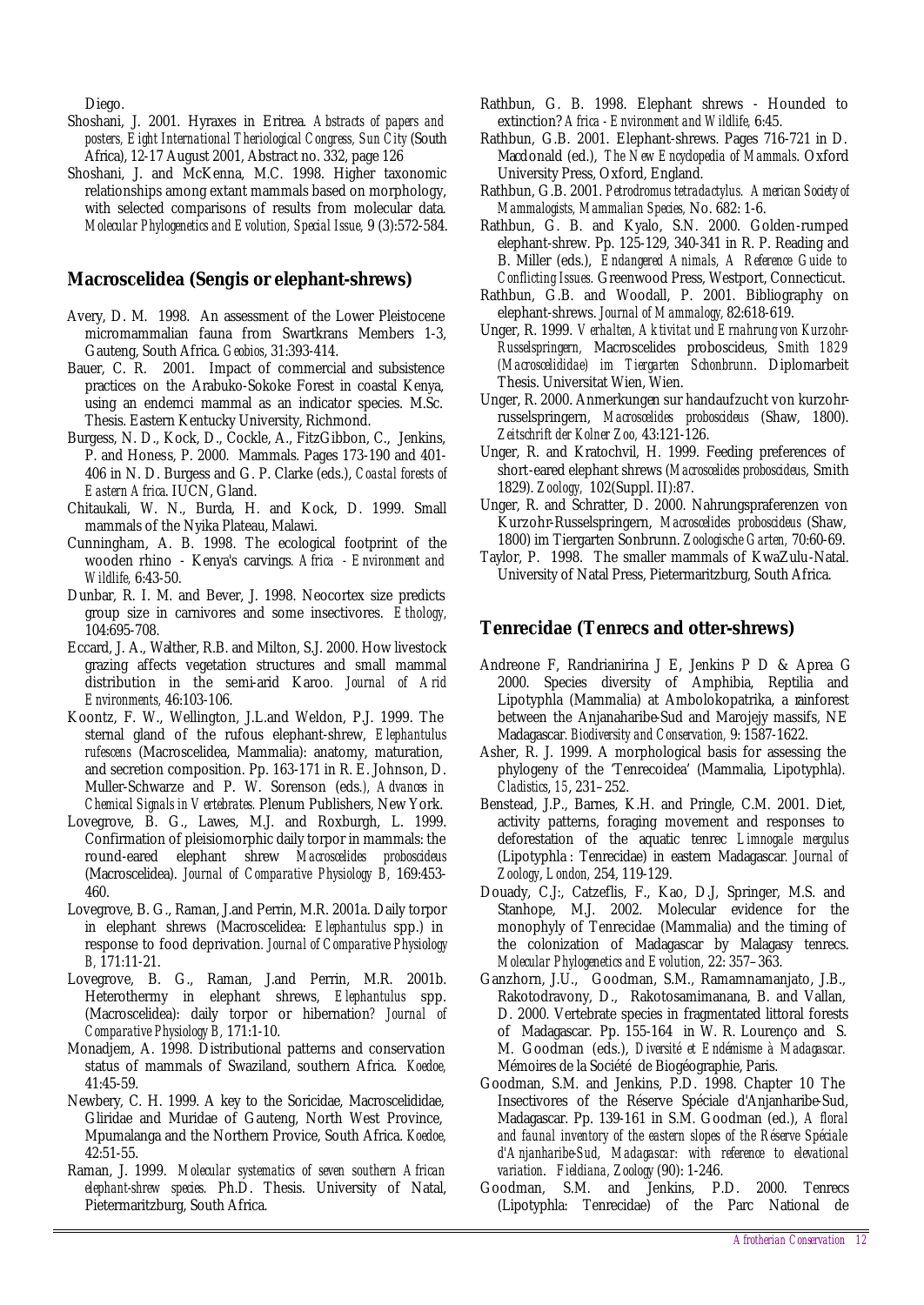Marojejy, Madagascar. Pp. 201-229 in S.M. Goodman (ed.), A Floral and Faunal Inventory of the Parc National de Marojejy, Madagascar: with reference to elevational variation. *Fieldiana: Zoology,* new series (97): 201-229.

- Goodman, S.M., Jenkins, P.D. and Pidgeon, M. 1999. Chapter 13 Lipotyphla (Tenrecidae and Soricidae) of the Réserve Naturelle Intégrale d'Andohahela, Madagascar. Pp. 187- 216 in S.M. Goodman (ed.) *A floral and faunal inventory of the eastern slopes of the Réserve Naturelle Intégrale d'Andohahela, Madagascar: with reference to elevational variation*. *Fieldiana Zoology, New Series* (94):1–297.
- Goodman, S.M., Jenkins, P.D. and Rakotondravony, D. 2000. The biogeography of rodents (Rodentia: Muridae: Nesomyinae) and tenrecids (Lipotyphla: Tenrecidae) in the eastern forests of Madagascar: an assessment of altitudinal zonation along a latitudinal gradient. pp. 127-138 in W.R. Lourenco W R & S.M. Goodman (eds.) *Diversité et Endémisme à Madagascar*. Mémoires de la Société de Biogéographie, Paris.
- Goodman, S. M. and Rakotondravony, D. 2000. The effects of forest fragmentation and isolation on insectivorous small mammals (Lipotyphla) on the Central High Plateau of Madagascar. *Journal Zoology*, *London,* 250, 193-200.
- Goodman, S. M., D. Rakotondravony, L. E. Olson, E. Razafimahatratra and Soarimalala, V. 1998. Les insectivores et les rongeurs. Pp. 80-93 in D. Rakotondravony & S. M. Goodman (eds.), *Inventaire biologique. Forêt d'Andranomay, Anjozorobe. Recherches pour le Développement, Série Sciences biologiques, n°13.* WWF-Centre d'Information et de Documentation Scientifique et technique, Antananarivo,
- Goodman, S. M., Rakotondravony, D., Soarimalala, V., Duchemin, J. B. and Duplantier, J.M. 2000. Syntopic occurrence of *Hemicentetes semispinosus* and *H. nigriceps* (Lipotyphla : Tenrecidae) on the Central Higlands of Madagascar. *Mammalia*, 64:113-116.
- Goodman, S. M. and Rasolonandrasana, B.P.N. 2001. Elevation zonation of birds, insectivores, rodents, and primates on the slopes of the Andringitra Massif, Madagascar. *Journal Natural History*, 35:285-305.
- Goodman, S M, Rasolonandrasana, B.P.N. and Jenkins, P.D. 1999. Les Insectivores (Ordre Lipotyphyla). Pp. 119-134 in S.M. Goodman & B.P.N. Rasolonandrasana (eds.), Inventaire biologique de la réserve spéciale du pic d'Ivohibe et du couloir forestier qui la relie au Parc national d'Andringitra. *Recherches pour le Developpement, Série Sciences biologiques* (15).
- Jenkins, P.D. and Goodman, S.M. 1999 A new species of *Microgale* (Lipotyphla, Tenrecidae) from isolated forest in southwestern Madagascar. *Bulletin of the Natural History Museum London (Zoology),* 65 (2): 155 – 164.
- Mouchaty, S. K., Gullberg, A., Janke, A. and Arnason, U. 2000. Phylogenetic position of the Tenrecs (Mammalia: Tenrecidae) of Madagascar based on analysis of the complete mitochondrial genome sequence of *Echinops telfairi. Zoologica Scripta, 29:* 307–317.
- Rakotondravony, D. and Goodman, S.M. 2000. Les effets de la fragmentation forestière et de l'isolement sur les communautés de Mammifères (Lipotyphla) dans le Haut Plateau Central de Madagascar. Pp. 49-62 in J. Ratsirarson et S. M. Goodman (eds.), Inventaire biologique, Monographie de la forêt d'Ambohitantely. Eds. *Recherches pour le Développement, Série Sciences Biologiques*, no. 16.
- Rakotondravony, D., Goodman, S. M., Duplantier, J.-M. and

Soarimalala, V. 1998a. Les petits mammifères. Pp. 197-212 in J. Ratsirarson & S. M. Goodman (eds.), *Inventaire biologique de la forêt littorale de Tampolo (Fenoarivo Atsinanana), ed. Recherches pour le Développement, Série Sciences Biologiques, no. 14.* Centre d'Information et de Documentation Scientifique et Technique, Antananarivo.

- Rasolonandrasana, B.P. and Goodman, S.M. 2000. Importance du couloir forestier situe entre le Parc National d'Andringitra et la Réserve Spéciale du Pic d'Ivohibe pour la conservation des Vertébrés terrestres. Pp. 139-154 in W. R. Lourenço & S. M. Goodman (eds*.), Diversité et endémisme à Madagascar.* Mémoires de la Société de Biogéographie, Paris.
- Sanchez-Villagra, M.R and Asher, R.J. 2002. Cranio-sensory adaptations in small faunivorous semiaquatic mammals, with special reference to olfaction and the trigeminal system. *Mammalia,* 66 : 93-109.

### **Tubulidentata (Aardvark)**

- Arnason, U., Gullberg, A. & Janke, A. 1999. The mitochondrial DNA molecule of the aardvark, *Orycteropus afer*, and the position of the Tubulidentata in the eutherian tree. *Proceedings of the Royal Society London B*, 266, 339–345.
- Nel, P.J., Taylor, W.A, Meltzer, D.G.A. and Haupt, M.A. 2000. Capture and immobilisation of aardvark (*Orycteropus afer*) using different drug combinations. *J. Sth. Afr. Vet. Ass.* 71: 58-63.
- Taylor, W.A. & Skinner, J.D. 2000. Associative feeding between Aardwolves (*Proteles cristatus*) and Aardvarks (*Orycteropus afer*). *Mammal Review,* 30: 141-143.
- Taylor, W.A. & Skinner, J.D. 2001. Associative feeding between Anteating Chats *Myrmecocichla formicivora* and Aardvarks *Orycteropus afer*. *Ostrich,* 72: 199-200
- Taylor, W.A., Lindsey, P.A. & Skinner, J.D. 2001. The feeding ecology of the aardvark *Orycteropus afer*. *Journal of Arid Environments,* 48:551-568.



Aardvark, *Orycteropus afer* Photo: S. Cilliers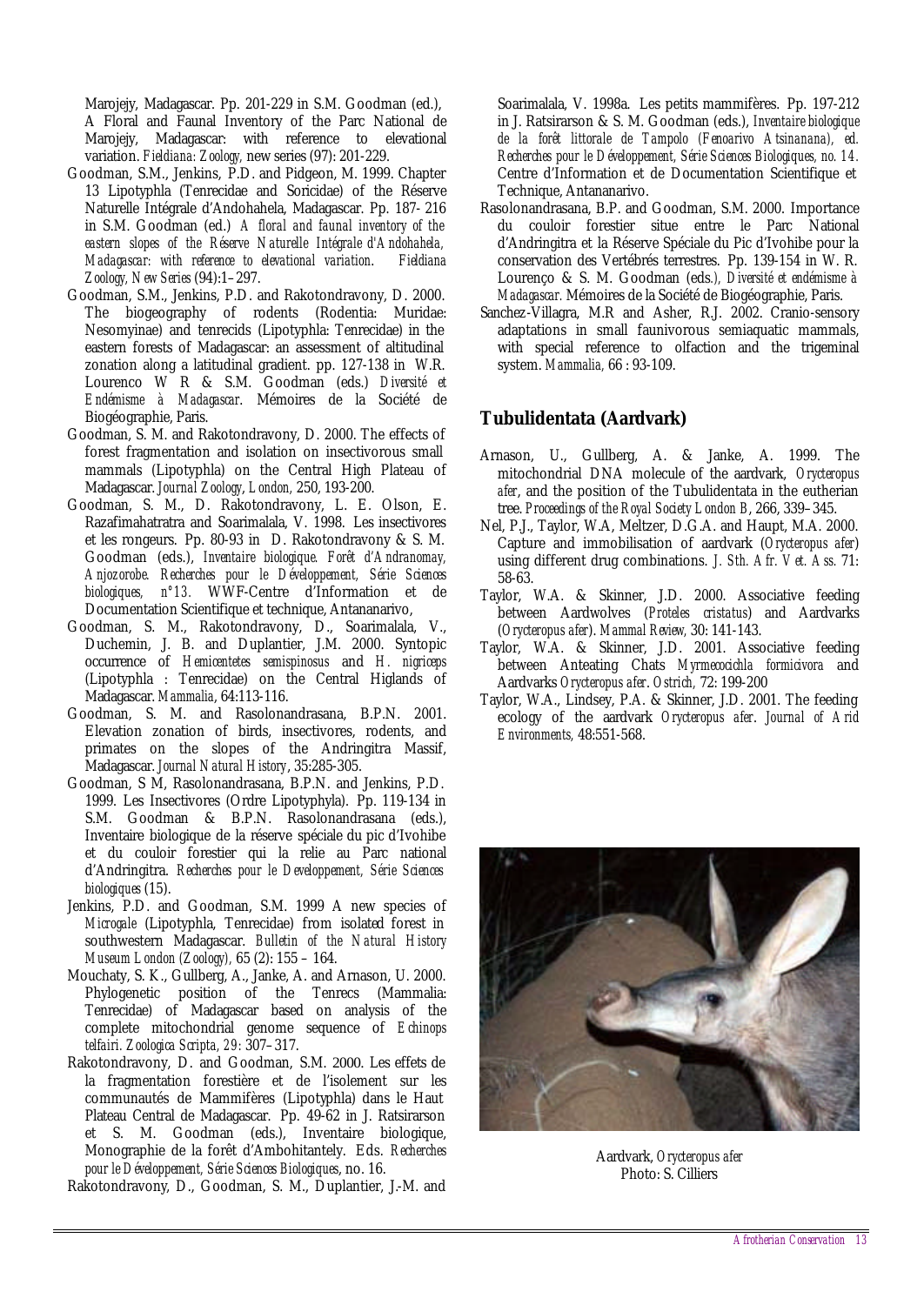## **IUCN/SSC AFROTHERIA SPECIALIST GROUP MEMBERSHIP (as of 1 May 2002)**

| <b>CHAIR: Dr Galen Rathbun</b>                                  |                                                                                                                      |                                    |                                                          |  |  |  |  |  |
|-----------------------------------------------------------------|----------------------------------------------------------------------------------------------------------------------|------------------------------------|----------------------------------------------------------|--|--|--|--|--|
| <b>EDITOR, Afrotherian Conservation: Dr Peter J. Stephenson</b> |                                                                                                                      |                                    |                                                          |  |  |  |  |  |
|                                                                 | <b>WEBMASTER: Erik Seiffert</b>                                                                                      |                                    |                                                          |  |  |  |  |  |
|                                                                 | <b>Name</b><br><b>Address</b>                                                                                        |                                    | <b>Specialities</b>                                      |  |  |  |  |  |
|                                                                 | <b>SECTION CO-ORDINATORS</b>                                                                                         | <b>Taxa &amp; Region</b>           | <b>Disciplines</b>                                       |  |  |  |  |  |
|                                                                 |                                                                                                                      |                                    |                                                          |  |  |  |  |  |
| Dr. Gary                                                        | Department of Zoology, University of Cape Town, Private<br>Bag, Rondebosch, Western Cape Province 7701, South Africa | Chrysochloridae<br>Southern Africa | Systematics & taxonomy,<br>population biology, community |  |  |  |  |  |
| <b>Bronner</b>                                                  | gbronner@botzoo.uct.ac.za                                                                                            |                                    | ecology, conservation biology                            |  |  |  |  |  |
| Golden-mole                                                     |                                                                                                                      |                                    |                                                          |  |  |  |  |  |
| <b>Section</b>                                                  | Sonnenbergstr. 3, CH-8280 Kreuzlingen, Switzerland                                                                   | Hyracoidea                         |                                                          |  |  |  |  |  |
| Dr. Hendrik                                                     | hoeck@pingnet.ch                                                                                                     | Tanzania, Kenya                    | Conservation biology,<br>behavioural ecology,            |  |  |  |  |  |
| <b>Hoeck</b>                                                    |                                                                                                                      |                                    | population biology, ecosystem                            |  |  |  |  |  |
| <b>Hyrax Section</b>                                            |                                                                                                                      |                                    | biology                                                  |  |  |  |  |  |
| Dr. Galen                                                       | California Academy of Sciences (San Francisco),                                                                      | Macroscelidea                      | Behavioural ecology,                                     |  |  |  |  |  |
| <b>Rathbun</b>                                                  | c/o PO Box 202, Cambria, California 93428, USA                                                                       | East Africa,                       | population biology,                                      |  |  |  |  |  |
| <b>Sengi Section</b>                                            | GRathbun@CalAcademy.org                                                                                              | Southern Africa                    | conservation biology                                     |  |  |  |  |  |
| Dr. Peter J.                                                    | WWF International, Africa & Madagascar Programme, CH-                                                                | Tenrecidae                         | Conservation, ecology,                                   |  |  |  |  |  |
| <b>Stephenson</b>                                               | 1196 Gland, Switzerland                                                                                              | Madagascar                         | reproductive biology,                                    |  |  |  |  |  |
| <b>Tenrec Section</b>                                           | PJStephenson@wwfint.org                                                                                              |                                    | energetics                                               |  |  |  |  |  |
| <b>Andrew Taylor</b>                                            | Wildlife Unit, Veterinary Sciences, University of Pretoria,                                                          | Tubulidentata                      | Mammalogy                                                |  |  |  |  |  |
| <b>Aardvark</b>                                                 | Private Bag X04, Pretoria, Gauteng Province 0110, South                                                              | Southern Africa                    |                                                          |  |  |  |  |  |
| <b>Section</b>                                                  | Africa<br>nbc@ohs.dorea.co.za                                                                                        |                                    |                                                          |  |  |  |  |  |
| <b>MEMBERS</b>                                                  |                                                                                                                      |                                    |                                                          |  |  |  |  |  |
|                                                                 | Department of Biology, 130 Tawes Hall, Frostburg State                                                               | Hyracoidea                         | Population biology,                                      |  |  |  |  |  |
| Dr. Ron Barry                                                   | University, Frostburg, Maryland 21532, USA                                                                           | Zimbabwe                           | behavioural ecology                                      |  |  |  |  |  |
|                                                                 | rbarry@frostburg.edu                                                                                                 |                                    |                                                          |  |  |  |  |  |
|                                                                 | Department of Genetics, University of Pretoria, Pretoria,                                                            | Hyracoidea                         | Molecular ecology, molecular                             |  |  |  |  |  |
| Dr. Paulette<br><b>Bloomer</b>                                  | Gauteng Province 0002, South Africa                                                                                  | Chrysochloridae                    | systematics, conservation                                |  |  |  |  |  |
|                                                                 | pbloomer@postino.up.ac.za                                                                                            | South Africa                       | biology                                                  |  |  |  |  |  |
| Dr. Jonathan                                                    | Institute of Ecology, University of Georgia, Athens, Georgia                                                         | Tenrecidae,                        | Freshwater ecology, semi-                                |  |  |  |  |  |
| <b>Benstead</b>                                                 | 30602, USA                                                                                                           | Limnogale mergulus                 | aquatic mammals                                          |  |  |  |  |  |
|                                                                 | benstead@sparc.ecology.uga.edu<br>Department of Zoology & Entomology, University of                                  | Chrysochloridae                    | Reproduction, sociobiology,                              |  |  |  |  |  |
| Prof. Nigel                                                     | Pretoria, Pretoria, Gauteng 0002, South Africa                                                                       |                                    | ecology, conservation                                    |  |  |  |  |  |
| <b>Bennett</b>                                                  | ncbennett@zoology.up.ac.za                                                                                           |                                    |                                                          |  |  |  |  |  |
|                                                                 | Director, Eastern Africa Biodiversity Hotspots, Conservation                                                         | Rhynchocyon                        | Conservation biology, wildlife                           |  |  |  |  |  |
| Dr. Thomas                                                      | International, P.O. Box 24434, Nairobi, Kenya                                                                        | Botswana,                          | ecology, montane forest                                  |  |  |  |  |  |
| <b>Butynski</b>                                                 | tbutynski@aol.com                                                                                                    | Uganda, Kenya,                     | ecology                                                  |  |  |  |  |  |
|                                                                 |                                                                                                                      | Tanzania, DRC,                     |                                                          |  |  |  |  |  |
|                                                                 | Department of National Parks, P.O. Box 2283, Bulawayo,                                                               | Equitorial Guinea<br>Hyracoidea    | Population biology and                                   |  |  |  |  |  |
| <b>Ngoni Chiweshe</b>                                           | Zimbabwe                                                                                                             |                                    | conservation biology                                     |  |  |  |  |  |
|                                                                 | bfa@gatorzw.com                                                                                                      |                                    |                                                          |  |  |  |  |  |
|                                                                 | Ecological and Wildlife Consultants, P.O Box 4, Ingogo,                                                              | Tubulidentata                      | Wildlife Management, capture                             |  |  |  |  |  |
| <b>Stefan Cilliers</b>                                          | Natal 2944, South Africa                                                                                             | Botswana, South                    | and care                                                 |  |  |  |  |  |
|                                                                 | stefan@icon.co.za                                                                                                    | Africa, Zimbabwe                   |                                                          |  |  |  |  |  |
|                                                                 | Natural History Museum of Zimbabwe and Biodiversity                                                                  | Macroscelidea                      | Systematics, evolution,                                  |  |  |  |  |  |
| <b>Fenton (Woody)</b><br><b>Cotterill</b>                       | Foundation of Africa, PO Box FM730, Famona, Bulawayo,<br>Zimbabwe                                                    | Hyracoidea<br>Southeastern         | conservation, ecology,<br>data/information mangmt.       |  |  |  |  |  |
|                                                                 | woodyc@gatorzw.com                                                                                                   | Africa                             |                                                          |  |  |  |  |  |
|                                                                 | Ecoscope Applied Ecologists, 9 Bennell Court, Comberton,                                                             | Macroscelidea:                     | Conservation Biology,                                    |  |  |  |  |  |
| Dr. Clare                                                       | Cambridge CB3 7DS, United Kingdom                                                                                    | Rhynchocyon &                      | population biology                                       |  |  |  |  |  |
| <b>FitzGibbon</b>                                               | cfitzgibbon@ecoscope.co.uk                                                                                           | Petrodromus                        |                                                          |  |  |  |  |  |
|                                                                 |                                                                                                                      | Kenya, Tanzania                    |                                                          |  |  |  |  |  |
|                                                                 | Field Museum of Natural History, Roosevelt Road at Lake                                                              | Oryzorictinae<br>Tenrecidae        | Ecology,                                                 |  |  |  |  |  |
| <b>Steve Goodman</b>                                            | Shore Drive, Chicago, Illinois 60605, USA<br><b>OR</b>                                                               |                                    | taxonomy                                                 |  |  |  |  |  |
|                                                                 | WWF, BP 738, Antananarivo (101), Madagascar                                                                          |                                    |                                                          |  |  |  |  |  |
|                                                                 | sgoodman@wwf.mg                                                                                                      |                                    |                                                          |  |  |  |  |  |
|                                                                 | Ministry of Environment and Tourism, Private Bag 13306,                                                              | All taxa                           | Taxonomy, biogeography,                                  |  |  |  |  |  |
| <b>Mike Griffin</b>                                             | Windhoek, Namibia                                                                                                    | Namibia                            | conservation science                                     |  |  |  |  |  |
|                                                                 | ssaurus@iafrica.com.na                                                                                               |                                    |                                                          |  |  |  |  |  |